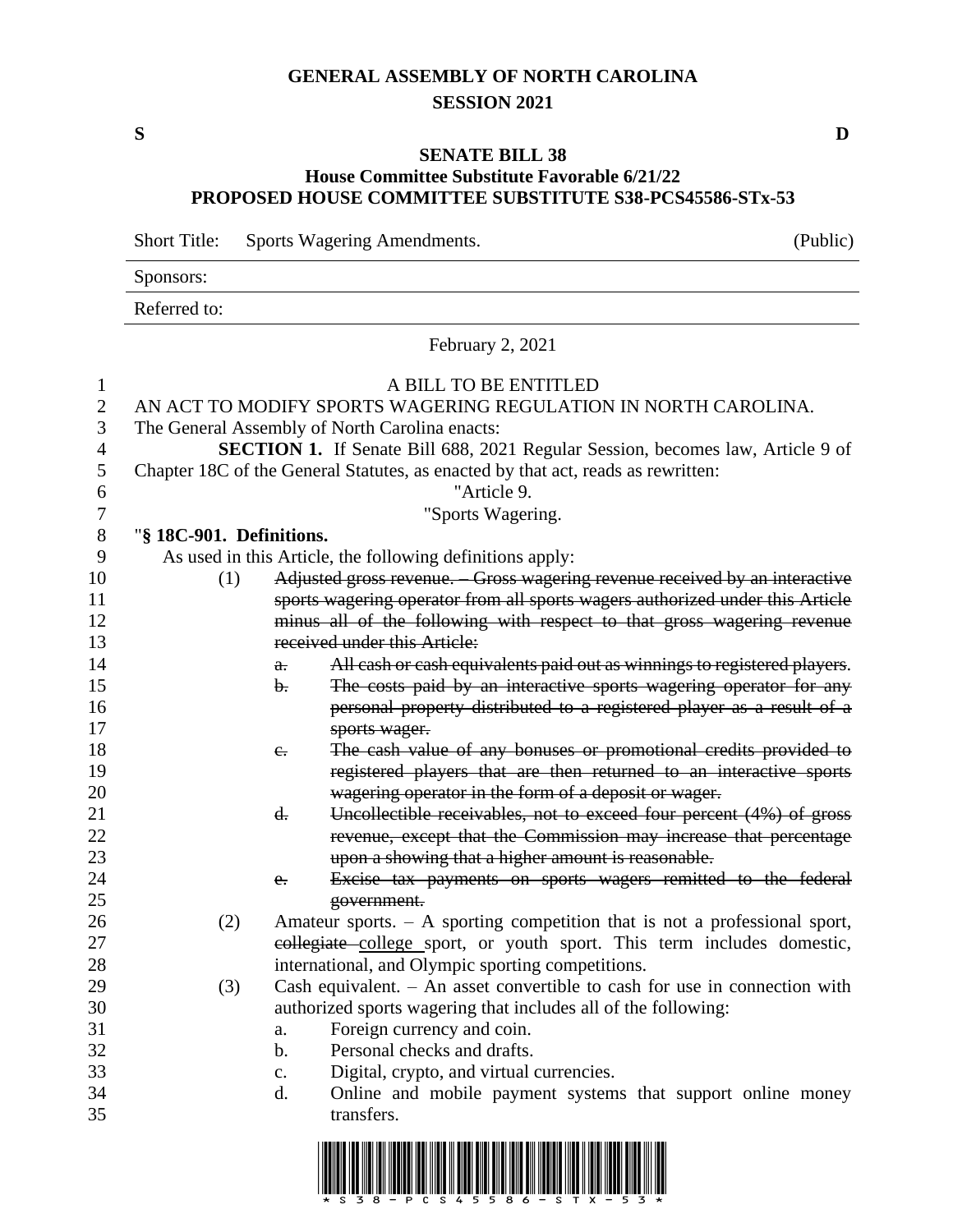|      |                | <b>General Assembly Of North Carolina</b>                                                                                                            | <b>Session 2021</b> |
|------|----------------|------------------------------------------------------------------------------------------------------------------------------------------------------|---------------------|
|      |                | Credit cards and debit cards.<br>e.                                                                                                                  |                     |
|      |                | f.<br>A prepaid access instrument.                                                                                                                   |                     |
|      |                | Any other form approved by the Commission.<br>g.                                                                                                     |                     |
| (4)  |                | College sports. - An athletic or sporting competition in which at least one                                                                          |                     |
|      |                | participant is a team or contestant competing on behalf of or under the                                                                              |                     |
|      |                | sponsorship of a public or private institution of postsecondary education.                                                                           |                     |
| (5)  |                | Covered services. - Any service creating sports wagering markets and                                                                                 |                     |
|      |                | determination of sports wager outcomes that involves the operation,<br>management, or control of sports wagers authorized by this Article, including |                     |
|      |                | the development or operation of the sports wagering platform and the                                                                                 |                     |
|      |                | provision determination of odds and or line information, excluding                                                                                   |                     |
|      |                | information. The term shall not include any of the following:                                                                                        |                     |
|      |                | Payment processing and similar financial services.<br>a.                                                                                             |                     |
|      |                | Customer identity, age verification, and geolocation services.<br>b.                                                                                 |                     |
|      |                | Streaming or other video and data that does not include the<br>c.                                                                                    |                     |
|      |                | determination of odds or line information.                                                                                                           |                     |
|      |                | Telecommunications, internet service providers, providers, and other<br>d.                                                                           |                     |
|      |                | similar services not specifically designed for sports wagering.                                                                                      |                     |
|      |                | Other goods or services not specifically designed for use in connection<br>e.                                                                        |                     |
|      |                | with sports wagering.                                                                                                                                |                     |
| (6)  |                | Electronic sports. – Leagues, competitive circuits, tournaments, or similar                                                                          |                     |
|      |                | competitions where individuals or teams play video games, typically for                                                                              |                     |
|      |                | spectators, either in-person or online, for the purpose of prizes, money, or                                                                         |                     |
|      |                | entertainment.                                                                                                                                       |                     |
|      | $\frac{6m}{2}$ | Geofencing. – Technology approved by the Commission and utilized by an                                                                               |                     |
|      |                | interactive sports wagering operator to verify a registered player's geolocation                                                                     |                     |
|      |                | prior to the time the registered player is placing a sports wager.                                                                                   |                     |
| (7)  |                | Gross wagering revenue. - The total of all cash or cash equivalents received                                                                         |                     |
|      |                | by an interactive sports wagering operator as from sports wagers as authorized<br>under this Article.                                                |                     |
|      | (7m)           | Interactive account. - A mobile account established by a registered player for                                                                       |                     |
|      |                | the purpose of placing sports wagers in accordance with this Article.                                                                                |                     |
| (8)  |                | Interactive sports wagering operator. - The holder of an interactive sports                                                                          |                     |
|      |                | wagering license issued by the Commission.                                                                                                           |                     |
| (9)  |                | Key person. - An officer or director of an interactive sports wagering operator                                                                      |                     |
|      |                | who is directly involved in the operation, management, or control of sports                                                                          |                     |
|      |                | wagering authorized under this Article, or who exercises substantial influence                                                                       |                     |
|      |                | or control over the interactive sports wagering operator's sports wagering                                                                           |                     |
|      |                | activities.                                                                                                                                          |                     |
| (10) |                | Official league data. – Statistics, results, outcomes, and other data relating to                                                                    |                     |
|      |                | a sporting event obtained pursuant to an agreement with the relevant sports                                                                          |                     |
|      |                | governing body or an entity expressly authorized by the relevant sports                                                                              |                     |
|      |                | governing body to provide such data.                                                                                                                 |                     |
|      |                | $(10m)$ Parimutuel wager. $-$ A betting system in which all of the bets of a particular                                                              |                     |
|      |                | type are placed together in a pool and the sports wager is placed against other                                                                      |                     |
|      |                | bettors placing sports wagers on the same event of horse racing, dog racing,                                                                         |                     |
|      |                | or other sporting events in which the participants finish in a ranked order.                                                                         |                     |
| (11) |                | Professional sports. - An athletic or sporting competition involving at least                                                                        |                     |
|      |                | two competitors who receive compensation for participating in such event.                                                                            |                     |
| (12) |                | Registered player. - An individual who has established an account with an                                                                            |                     |
|      |                |                                                                                                                                                      |                     |
|      |                | interactive sports wagering operator.                                                                                                                |                     |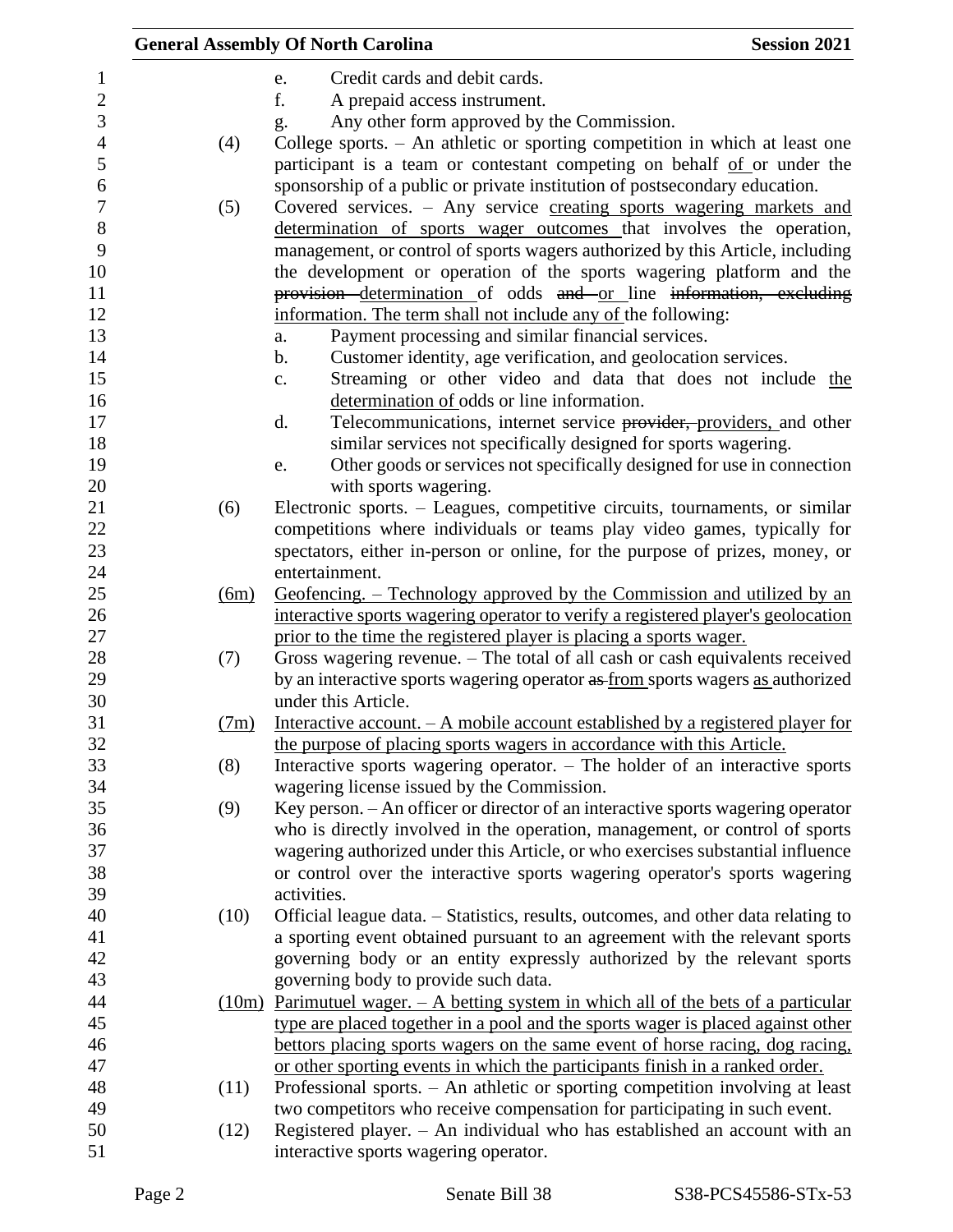|      | <b>General Assembly Of North Carolina</b><br><b>Session 2021</b>                                 |
|------|--------------------------------------------------------------------------------------------------|
| (13) | Service provider. $-$ A business entity that provides covered services to an                     |
|      | interactive sports wagering operator and holds a service provider license.                       |
| (14) | Sporting event. – Professional sports, and college sports, and amateur sports,                   |
|      | all of which may include electronic sports, and any other event approved by                      |
|      | the Commission.                                                                                  |
| (15) | Sports facility. $-$ Any of the following:                                                       |
|      | A motorsports facility that hosts professional sports a National<br>a.                           |
|      | Association for Stock Car Auto Racing national touring race and has                              |
|      | a minimum seating capacity of 17,000 people.                                                     |
|      | A facility that hosts a professional golf tournament with more than<br>b.                        |
|      | 50,000 live spectators anticipated to attend based on similar prior                              |
|      | tournaments.                                                                                     |
|      | A facility that is the home location of a professional sports team that<br>$\underline{c}$ .     |
|      | competes in any of the following professional leagues:                                           |
|      | Major League Baseball.                                                                           |
|      | $\frac{1}{2}$ .<br>$\frac{2}{3}$ .<br>$\frac{4}{5}$ .<br>$\frac{5}{6}$ .<br>Major League Soccer. |
|      | National Basketball Association.                                                                 |
|      | <b>National Football League.</b>                                                                 |
|      | <b>National Hockey League.</b>                                                                   |
|      | National Women's Soccer League.                                                                  |
| (16) | Sports governing body. - An organization headquartered in the United States                      |
|      | and proscribes final rules with respect to a sporting event and enforces the                     |
|      | code of conduct for participants therein. In the context of electronic sports, the               |
|      | sports governing body shall be the video game publisher of the title used in                     |
|      | the electronic sports competition, regardless of location.                                       |
| (17) | Sports wagering brand. – The names, logos, and brands that an interactive                        |
|      | sports wagering operator advertises, promotes, or otherwise holds out to the                     |
|      | public displaying its sports wagering platform.                                                  |
| (18) | Sports wagering platform. - A website, mobile application, or other                              |
|      | interactive platform accessible via the internet, mobile, wireless, or similar                   |
|      | communication technology that a registered player may use to place sports                        |
|      | wagers authorized under this Article.                                                            |
| (19) | Sports wagering supplier. $- A$ person that provides services, goods, software,                  |
|      | or other components necessary for the creation of sports wagering markets                        |
|      | and determining determination of sports wager outcomes, directly or                              |
|      | indirectly, to any license holder or applicant interactive sports wagering                       |
|      | operator or service provider involved in the acceptance of wager, sports                         |
|      | wagers, including any of the following: providers of data feeds and odds                         |
|      | services, internet platform providers, risk management providers, integrity                      |
|      | monitoring providers, and other providers of sports wagering supplier services                   |
|      | as determined by the Commission. A The term does not include a sports                            |
|      | governing body that provides raw statistical match data to one or more                           |
|      | designated and licensed providers of data and odds services shall not be a                       |
|      | sports wagering supplier.services.                                                               |
|      | Sports wager or sports wagering. - Placing of wagers via an interactive                          |
| (20) |                                                                                                  |
|      | account on any of the following: (i) a sporting event, (ii) a portion of a sporting              |
|      | event, or on (iii) the individual performance statistics of athletes in a sporting               |
|      | event or combination of sporting events, by any system or method of                              |
|      | wagering, that may include in-person, over the internet through websites, or                     |
|      | mobile devices. or (iv) a parimutuel wager. The term also includes                               |
|      | single-game wagers, teaser wagers, parlays, over-under, moneyline, pools,                        |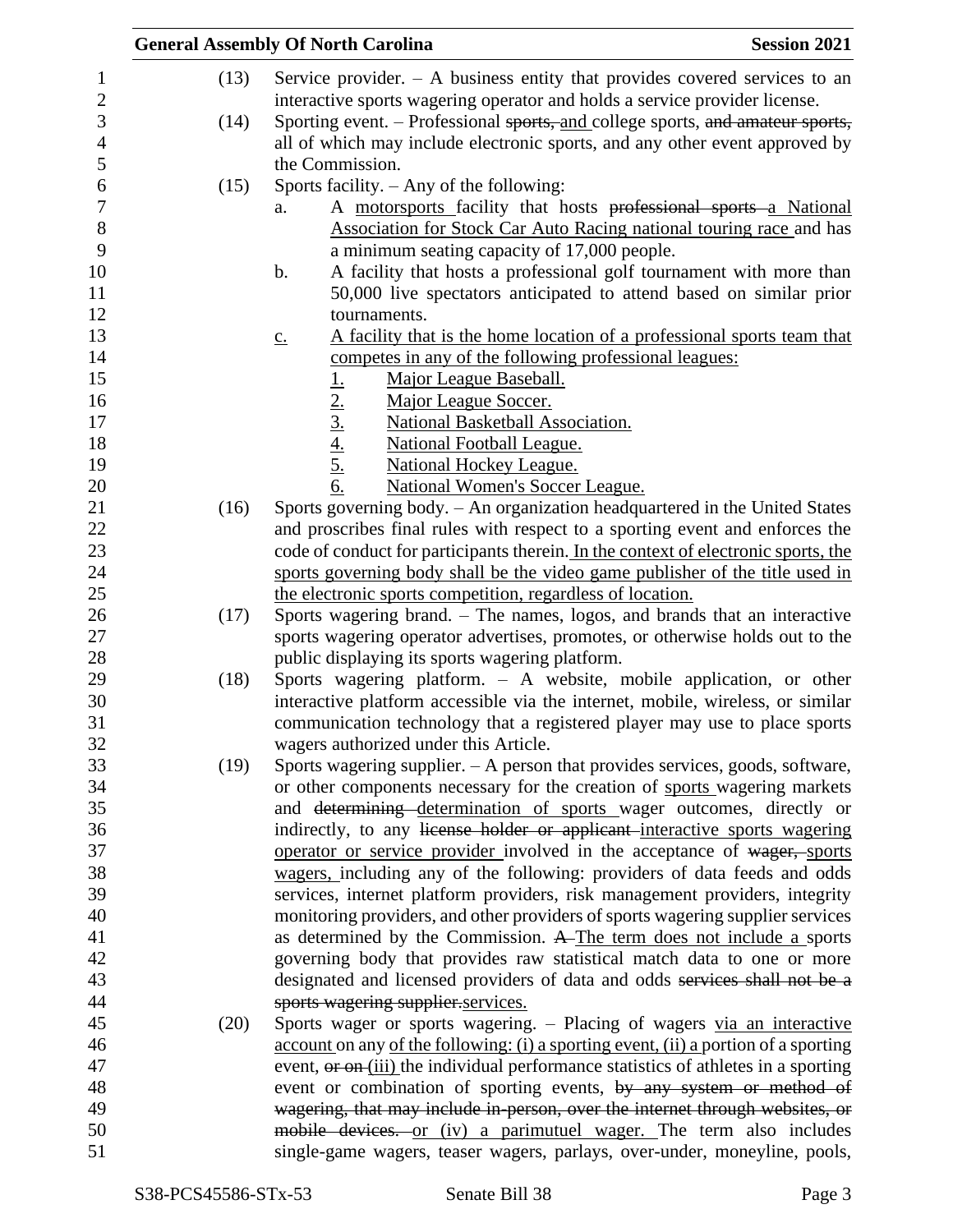|                              | <b>General Assembly Of North Carolina</b>                                                                                                                                                                                                                                                                                                                                                                                                                                                                                                                                                                                                                     | <b>Session 2021</b> |
|------------------------------|---------------------------------------------------------------------------------------------------------------------------------------------------------------------------------------------------------------------------------------------------------------------------------------------------------------------------------------------------------------------------------------------------------------------------------------------------------------------------------------------------------------------------------------------------------------------------------------------------------------------------------------------------------------|---------------------|
|                              | exchange wagering, in-game wagering, in-play wagers, proposition wagers,<br>and straight wagers.                                                                                                                                                                                                                                                                                                                                                                                                                                                                                                                                                              |                     |
| (21)                         | Tier one sports wager. $- A$ sports wager that is determined solely by the final<br>score or final outcome of the sporting event and is placed before the sporting<br>event has begun.                                                                                                                                                                                                                                                                                                                                                                                                                                                                        |                     |
| (22)                         | Tier two sports wager. $-$ Any sports wager that is not a tier one sports wager.                                                                                                                                                                                                                                                                                                                                                                                                                                                                                                                                                                              |                     |
| (23)                         | Tribal gaming enterprise. $-$ A federally recognized Indian tribe that is<br>authorized to conduct Class III games in accordance with the federal Indian<br>Gaming Regulatory Act, 25 U.S.C. § 2701 et seq., in this State or a business<br>entity owned or controlled by such tribe. Any federally recognized tribe, or<br>business entity owned or controlled by the tribe, that is deemed an interactive<br>sports wagering operator under this Article shall include authorization for any<br>technology and sports wagering brand partners of the tribe or the business<br>entity owned or controlled by the tribe, subject to compliance with the terms |                     |
|                              | of this Article by the technology and sports wagering brand partners.                                                                                                                                                                                                                                                                                                                                                                                                                                                                                                                                                                                         |                     |
| (24)                         | Youth sports. - An event in which the majority of participants are under the                                                                                                                                                                                                                                                                                                                                                                                                                                                                                                                                                                                  |                     |
|                              | age of 18 or are competing on behalf or under the sponsorship of one or more                                                                                                                                                                                                                                                                                                                                                                                                                                                                                                                                                                                  |                     |
|                              | public or private preschool, elementary, middle, or secondary schools. The<br>term does not include the following:                                                                                                                                                                                                                                                                                                                                                                                                                                                                                                                                            |                     |
|                              | professional sports-Professional sports.<br><u>a.</u>                                                                                                                                                                                                                                                                                                                                                                                                                                                                                                                                                                                                         |                     |
|                              | or events Sporting events that occur under the sponsorship or oversight<br><u>b.</u>                                                                                                                                                                                                                                                                                                                                                                                                                                                                                                                                                                          |                     |
|                              | of national or international athletic bodies that are not educational                                                                                                                                                                                                                                                                                                                                                                                                                                                                                                                                                                                         |                     |
|                              | institutions and that include participants both over and under the age                                                                                                                                                                                                                                                                                                                                                                                                                                                                                                                                                                                        |                     |
|                              | of 18.                                                                                                                                                                                                                                                                                                                                                                                                                                                                                                                                                                                                                                                        |                     |
|                              | "§ 18C-902. Authorization of sports wagering generally.                                                                                                                                                                                                                                                                                                                                                                                                                                                                                                                                                                                                       |                     |
| (a)                          | Notwithstanding any provision of Article 37 of Chapter 14 of the General Statutes,                                                                                                                                                                                                                                                                                                                                                                                                                                                                                                                                                                            |                     |
|                              | sports wagering as authorized by this Article shall not be considered unlawful. All sports                                                                                                                                                                                                                                                                                                                                                                                                                                                                                                                                                                    |                     |
|                              | wagering authorized under this Article shall be placed via an interactive account as described in                                                                                                                                                                                                                                                                                                                                                                                                                                                                                                                                                             |                     |
|                              | G.S. 18C-912 and shall be initiated and received within this State except as provided in                                                                                                                                                                                                                                                                                                                                                                                                                                                                                                                                                                      |                     |
|                              | G.S. 18C-928. The interactive sports wagering operator shall comply with the following:                                                                                                                                                                                                                                                                                                                                                                                                                                                                                                                                                                       |                     |
| (1)                          | Ensure that the registered player is located within the State, and not present                                                                                                                                                                                                                                                                                                                                                                                                                                                                                                                                                                                |                     |
|                              | on Indian lands within the State, when placing any sports wager, utilizing                                                                                                                                                                                                                                                                                                                                                                                                                                                                                                                                                                                    |                     |
|                              | geofencing.                                                                                                                                                                                                                                                                                                                                                                                                                                                                                                                                                                                                                                                   |                     |
| (2)                          | Monitor and block unauthorized attempts to place sports wagers.                                                                                                                                                                                                                                                                                                                                                                                                                                                                                                                                                                                               |                     |
| (a1)                         | This Article does not apply to interactive sports wagering conducted exclusively on                                                                                                                                                                                                                                                                                                                                                                                                                                                                                                                                                                           |                     |
|                              | Indian lands by an Indian tribe operating in accordance with a Tribal-State gaming compact and                                                                                                                                                                                                                                                                                                                                                                                                                                                                                                                                                                |                     |
|                              | authorized to conduct Class III gaming pursuant to a compact with the State. For purposes of this                                                                                                                                                                                                                                                                                                                                                                                                                                                                                                                                                             |                     |
|                              | Article, sports wagering is conducted exclusively on Indian lands only if the individual who<br>places the sports wager is physically present on Indian lands when the sports wager is initiated                                                                                                                                                                                                                                                                                                                                                                                                                                                              |                     |
|                              | and received on equipment that is physically located consistent with federal law, and the sports                                                                                                                                                                                                                                                                                                                                                                                                                                                                                                                                                              |                     |
|                              | wager is initiated and received in conformity with the safe harbor requirements as provided in 31                                                                                                                                                                                                                                                                                                                                                                                                                                                                                                                                                             |                     |
| <u>U.S.C. § 5362(10)(c).</u> |                                                                                                                                                                                                                                                                                                                                                                                                                                                                                                                                                                                                                                                               |                     |
| (a2)                         | An interactive sports wagering operator licensed under G.S. 18C-904 shall not accept                                                                                                                                                                                                                                                                                                                                                                                                                                                                                                                                                                          |                     |
|                              | any wager if the registered player placing the wager is physically present on Indian lands when                                                                                                                                                                                                                                                                                                                                                                                                                                                                                                                                                               |                     |
|                              | the sports wager is initiated and received. Each interactive sports wagering operator licensed                                                                                                                                                                                                                                                                                                                                                                                                                                                                                                                                                                |                     |
|                              | under G.S. 18C-904 shall use geofencing approved by the Commission to ensure compliance                                                                                                                                                                                                                                                                                                                                                                                                                                                                                                                                                                       |                     |
| with this Article.           |                                                                                                                                                                                                                                                                                                                                                                                                                                                                                                                                                                                                                                                               |                     |
| (b)                          | Nothing in this Article shall apply to any of the following:                                                                                                                                                                                                                                                                                                                                                                                                                                                                                                                                                                                                  |                     |
| $\leftrightarrow$            | Pari-mutuel sports wagering on horse racing as authorized by G.S. 14-292.2.                                                                                                                                                                                                                                                                                                                                                                                                                                                                                                                                                                                   |                     |
| (2)                          | Fantasy fantasy or simulated games or contests in which one or more                                                                                                                                                                                                                                                                                                                                                                                                                                                                                                                                                                                           |                     |
|                              | participants fantasy contest players compete against each other and winning                                                                                                                                                                                                                                                                                                                                                                                                                                                                                                                                                                                   |                     |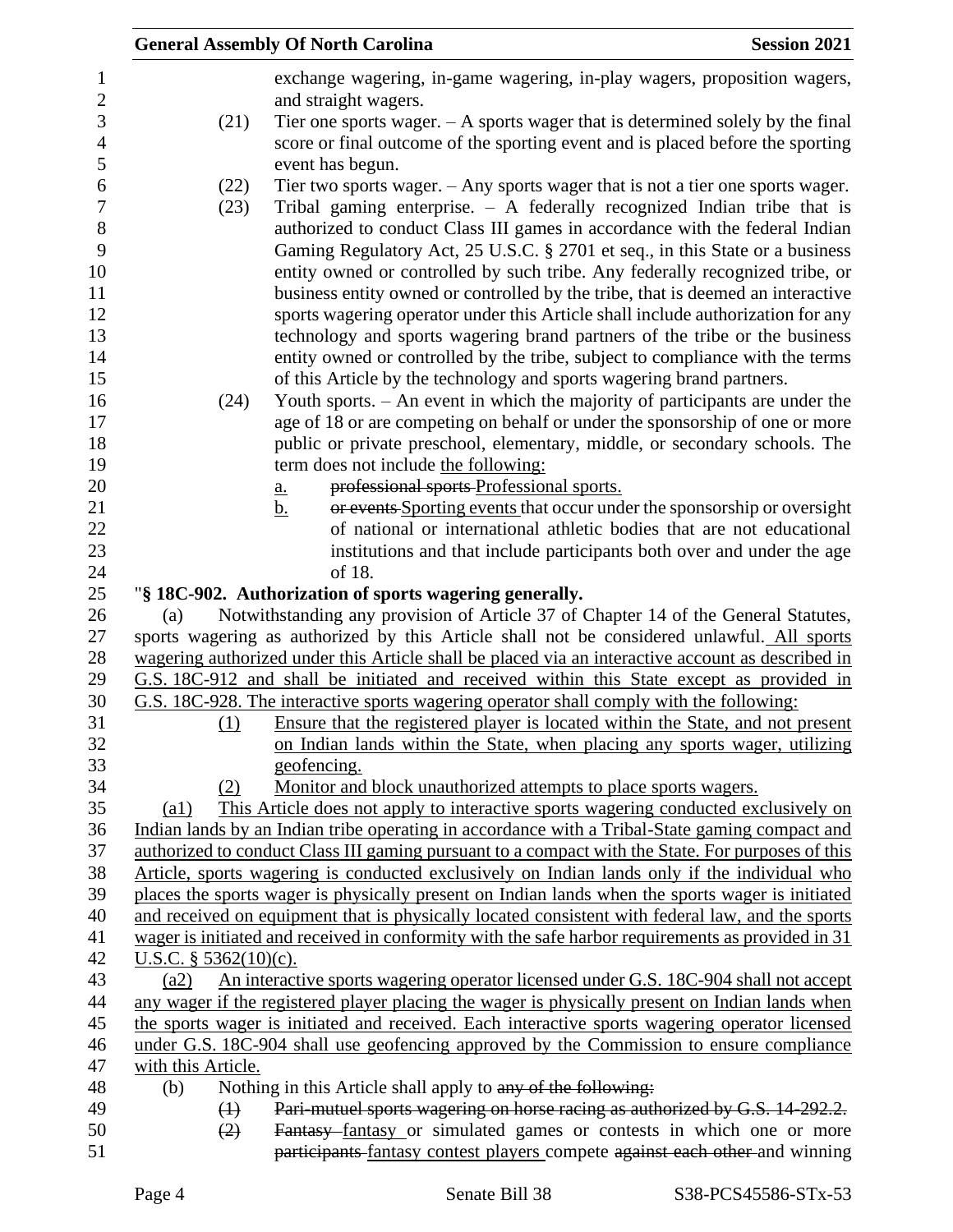|                                                                                                                               |                       |                          | <b>General Assembly Of North Carolina</b>                                                                                                                                                                                                                                                                                                                                               | <b>Session 2021</b>                                                                                                                                                                                                                                                                                                                                                                        |
|-------------------------------------------------------------------------------------------------------------------------------|-----------------------|--------------------------|-----------------------------------------------------------------------------------------------------------------------------------------------------------------------------------------------------------------------------------------------------------------------------------------------------------------------------------------------------------------------------------------|--------------------------------------------------------------------------------------------------------------------------------------------------------------------------------------------------------------------------------------------------------------------------------------------------------------------------------------------------------------------------------------------|
| $\mathbf{1}$<br>$\mathbf{2}$<br>3<br>$\overline{4}$<br>5<br>6<br>$\boldsymbol{7}$<br>$8\,$<br>9<br>10<br>11<br>12<br>13<br>14 | (c)                   | (1)<br>(2)<br>(3)<br>(4) | athletes in the case of sporting events.<br>Nothing in this Article shall authorize any of the following:<br>Sports wagering involving youth sports.<br>Sports wagering on the occurrence of any of the following:<br>Injuries.<br>a.<br>Penalties.<br>$\mathbf b$ .<br>$\mathbf{c}$ .<br>sporting event.<br>d.<br>The outcome of replay reviews.<br>Sports wagering on amateur sports. | outcomes reflect the relative knowledge and skill of the participants-fantasy<br>contest players and are determined predominantly by accumulated statistical<br>results of the performance of individuals or athletes.individuals, including<br>The outcome of disciplinary proceedings against a participant in a<br>The Commission serving as an operator of a sports wagering platform. |
| 15                                                                                                                            |                       |                          |                                                                                                                                                                                                                                                                                                                                                                                         |                                                                                                                                                                                                                                                                                                                                                                                            |
| 16                                                                                                                            |                       |                          | "§ 18C-903. Reserved for future codification purposes.                                                                                                                                                                                                                                                                                                                                  |                                                                                                                                                                                                                                                                                                                                                                                            |
| 17                                                                                                                            |                       |                          | "§ 18C-904. Interactive sports wagering license.                                                                                                                                                                                                                                                                                                                                        |                                                                                                                                                                                                                                                                                                                                                                                            |
| 18                                                                                                                            | (a)                   |                          |                                                                                                                                                                                                                                                                                                                                                                                         | It shall be unlawful for any person to offer or accept sports wagers in this State without                                                                                                                                                                                                                                                                                                 |
| 19                                                                                                                            |                       |                          |                                                                                                                                                                                                                                                                                                                                                                                         | a valid interactive sports wagering license. Except as provided in G.S. 18C-928, the Commission                                                                                                                                                                                                                                                                                            |
| 20<br>21                                                                                                                      |                       |                          |                                                                                                                                                                                                                                                                                                                                                                                         | shall authorize at least 10, but not more than 12, interactive sports wagering operators to offer<br>and accept sports wagers to and from registered players on sporting events, which shall include                                                                                                                                                                                       |
| 22                                                                                                                            | any of the following: |                          |                                                                                                                                                                                                                                                                                                                                                                                         |                                                                                                                                                                                                                                                                                                                                                                                            |
| 23                                                                                                                            |                       | (1)                      | Professional sports.                                                                                                                                                                                                                                                                                                                                                                    |                                                                                                                                                                                                                                                                                                                                                                                            |
| 24                                                                                                                            |                       | (2)                      | College sports.                                                                                                                                                                                                                                                                                                                                                                         |                                                                                                                                                                                                                                                                                                                                                                                            |
| 25                                                                                                                            |                       | (3)                      | Electronic sports.                                                                                                                                                                                                                                                                                                                                                                      |                                                                                                                                                                                                                                                                                                                                                                                            |
| 26                                                                                                                            |                       | (4)                      | Amateur sports.                                                                                                                                                                                                                                                                                                                                                                         |                                                                                                                                                                                                                                                                                                                                                                                            |
| 27                                                                                                                            |                       | (5)                      | Any other event approved by the Commission.                                                                                                                                                                                                                                                                                                                                             |                                                                                                                                                                                                                                                                                                                                                                                            |
| 28                                                                                                                            | (b)                   |                          |                                                                                                                                                                                                                                                                                                                                                                                         | The Commission shall review and issue sports wagering licenses to qualified                                                                                                                                                                                                                                                                                                                |
| 29                                                                                                                            |                       |                          |                                                                                                                                                                                                                                                                                                                                                                                         | applicants. The applicant shall complete and submit an application on a form prescribed by the                                                                                                                                                                                                                                                                                             |
| 30                                                                                                                            |                       |                          |                                                                                                                                                                                                                                                                                                                                                                                         | Commission and a licensing fee of five hundred thousand one million dollars (\$500,000).                                                                                                                                                                                                                                                                                                   |
| 31                                                                                                                            |                       |                          |                                                                                                                                                                                                                                                                                                                                                                                         | $($1,000,000)$ . If the application is denied, the licensing fee shall be refunded, minus any expenses                                                                                                                                                                                                                                                                                     |
| 32                                                                                                                            |                       |                          | the Commission incurs in reviewing the application.                                                                                                                                                                                                                                                                                                                                     |                                                                                                                                                                                                                                                                                                                                                                                            |
| 33                                                                                                                            |                       |                          |                                                                                                                                                                                                                                                                                                                                                                                         |                                                                                                                                                                                                                                                                                                                                                                                            |
| 34<br>35                                                                                                                      | (d)                   |                          |                                                                                                                                                                                                                                                                                                                                                                                         | The Commission shall conduct a background investigation on the applicant and key<br>persons as deemed necessary by the Commission. The background investigation shall include a                                                                                                                                                                                                            |
| 36                                                                                                                            |                       |                          |                                                                                                                                                                                                                                                                                                                                                                                         | credit history check, a tax record check, and a criminal history record check. The Commission                                                                                                                                                                                                                                                                                              |
| 37                                                                                                                            |                       |                          |                                                                                                                                                                                                                                                                                                                                                                                         | may, in its discretion, accept the results of such prior check and an affidavit that there has been                                                                                                                                                                                                                                                                                        |
| 38                                                                                                                            |                       |                          |                                                                                                                                                                                                                                                                                                                                                                                         | no change in criminal history since the prior check from an applicant or key person who has                                                                                                                                                                                                                                                                                                |
| 39                                                                                                                            |                       |                          |                                                                                                                                                                                                                                                                                                                                                                                         | submitted to a criminal history record check in this or any other state within the previous 12                                                                                                                                                                                                                                                                                             |
| 40                                                                                                                            |                       |                          |                                                                                                                                                                                                                                                                                                                                                                                         | months. The Commission may not award a license to any if an applicant who has been convicted,                                                                                                                                                                                                                                                                                              |
| 41                                                                                                                            |                       |                          |                                                                                                                                                                                                                                                                                                                                                                                         | or a key person of the applicant has been convicted, convicted of a felony or any gambling offense                                                                                                                                                                                                                                                                                         |
| 42                                                                                                                            |                       |                          |                                                                                                                                                                                                                                                                                                                                                                                         | in any state or federal court of the United States within 10 years of application or renewal.                                                                                                                                                                                                                                                                                              |
| 43                                                                                                                            |                       |                          |                                                                                                                                                                                                                                                                                                                                                                                         |                                                                                                                                                                                                                                                                                                                                                                                            |
| 44                                                                                                                            | (f)                   |                          |                                                                                                                                                                                                                                                                                                                                                                                         | The Commission shall grant or deny all applications under this section. The grounds                                                                                                                                                                                                                                                                                                        |
| 45                                                                                                                            |                       |                          |                                                                                                                                                                                                                                                                                                                                                                                         | for denial of an interactive sports wagering license shall be the same as in G.S. $18C-906(g)$ . If                                                                                                                                                                                                                                                                                        |
| 46                                                                                                                            |                       |                          |                                                                                                                                                                                                                                                                                                                                                                                         | there are more qualified applicants than the number of interactive sports wagering operators                                                                                                                                                                                                                                                                                               |
| 47<br>48                                                                                                                      |                       |                          | applicants applicants, taking into consideration the following factors:                                                                                                                                                                                                                                                                                                                 | authorized under subsection (a) of this section, the Commission shall select the best qualified                                                                                                                                                                                                                                                                                            |
| 49                                                                                                                            |                       | (1)                      |                                                                                                                                                                                                                                                                                                                                                                                         | The contents of the application submitted in accordance with this section.                                                                                                                                                                                                                                                                                                                 |
| 50                                                                                                                            |                       | (2)                      |                                                                                                                                                                                                                                                                                                                                                                                         | The extent to which the applicant demonstrates past experience, financial                                                                                                                                                                                                                                                                                                                  |
| 51                                                                                                                            |                       |                          |                                                                                                                                                                                                                                                                                                                                                                                         | viability, compliance with applicable laws and regulations in other                                                                                                                                                                                                                                                                                                                        |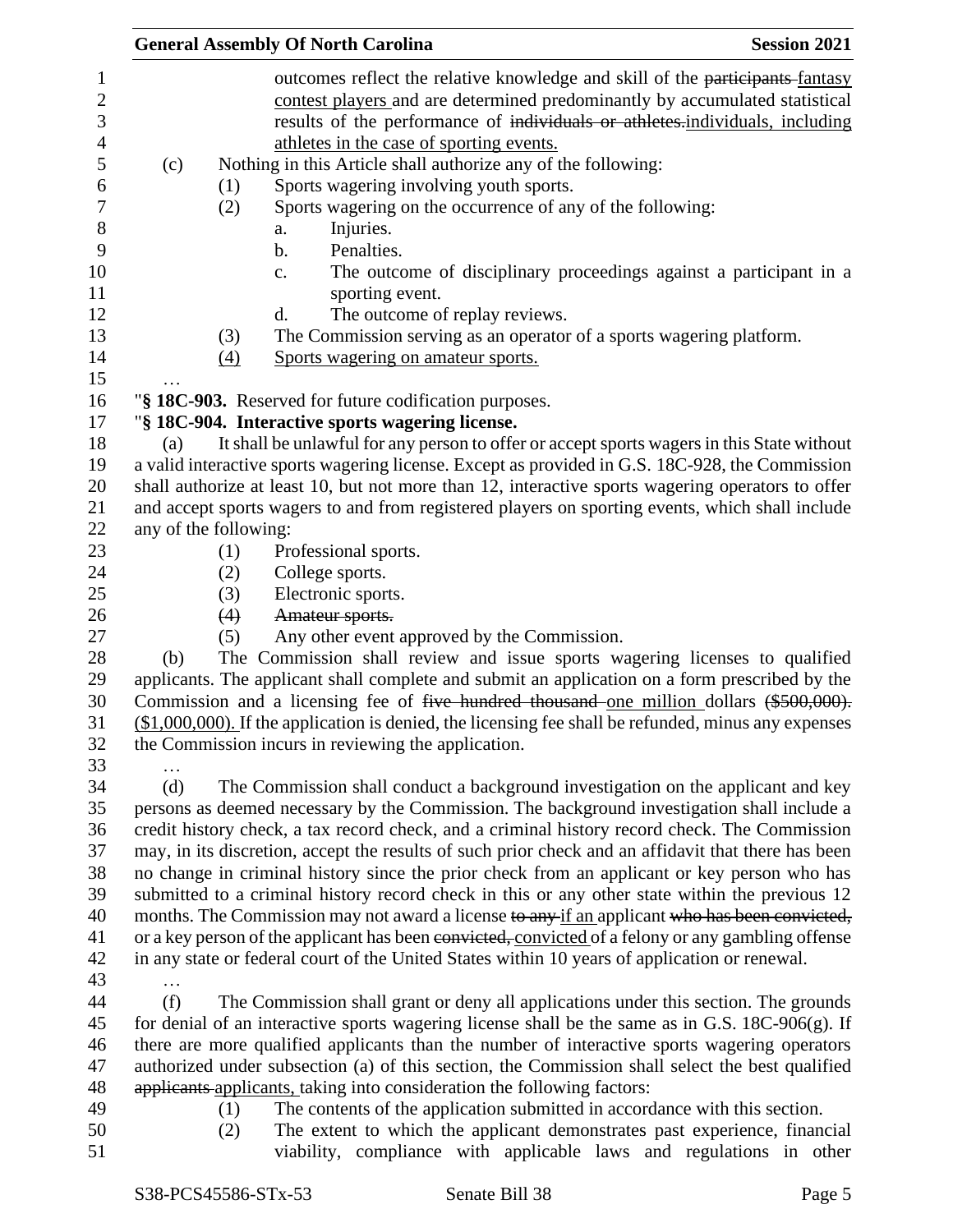|     | <b>General Assembly Of North Carolina</b>                                                           | <b>Session 2021</b> |
|-----|-----------------------------------------------------------------------------------------------------|---------------------|
|     | jurisdictions, and success with sports wagering operations in other                                 |                     |
|     | jurisdictions.                                                                                      |                     |
|     | (3)<br>The extent to which the applicant is able to meet the duties of an interactive               |                     |
|     | sports wagering operator.                                                                           |                     |
|     | The amount of adjusted gross wagering revenue and associated tax revenue<br>(4)                     |                     |
|     | that an applicant is projected to generate.                                                         |                     |
|     | Any other factors the Commission deems relevant.<br>(5)                                             |                     |
| (g) | A person holding a license to engage in sports wagering, on the basis of comparable                 |                     |
|     | licensing requirements issued to that person by a proper authority by in another state or territory |                     |
|     | of the United States or the District of Columbia if that jurisdiction's requirements for licensure, |                     |
|     | certification, or registration are substantially equivalent to or exceed the requirements of this   |                     |
|     | State, and who, in the opinion of the Commission otherwise meets the requirements of this Article   |                     |
|     | based upon verified evidence may, upon application, be licensed as an interactive sports wagering   |                     |
|     | operator with or without further examination. examination, as determined by the Commission.         |                     |
|     | The Commission may also accept another jurisdiction's or approved third party's testing of the      |                     |
|     | interactive sports wagering platform as evidence that the sports wagering platform meets any        |                     |
|     | requirements mandated by the Commission.                                                            |                     |
| (h) | The Commission shall review and issue interactive sports wagering licenses to                       |                     |
|     | qualified applicants within 60 days of receipt of a completed application. The Commission may       |                     |
|     | extend the review period for an additional 30 days if the background check is outstanding. Any      |                     |
|     | denial shall be in writing and state the grounds therefor.                                          |                     |
|     |                                                                                                     |                     |
| (i) | Each interactive sports wagering operator shall promptly report all criminal or                     |                     |
|     | disciplinary proceedings commenced against that interactive sports wagering operator in             |                     |
|     | connection with its operations to the Commission. Each interactive sports wagering operator shall   |                     |
|     | promptly report to the Commission all changes in key persons, and all new key persons shall         |                     |
|     | consent to a background check.                                                                      |                     |
| (k) | No interactive sports wagering operator license is assignable or transferable without               |                     |
|     | approval of the Commission.                                                                         |                     |
|     | "§ 18C-905. Reserved for future codification purposes.                                              |                     |
|     | "§ 18C-906. Applications for service provider licenses.                                             |                     |
| .   |                                                                                                     |                     |
| (b) | The Commission shall review and issue service provider licenses to qualified                        |                     |
|     | applicants within 60 days of receipt of a completed application. The Commission may extend the      |                     |
|     | review period for an additional 30 days if the background check is outstanding. Any denial shall    |                     |
|     | be in writing and state the grounds therefor. The applicant shall complete and submit an            |                     |
|     | application on a form prescribed by the Commission and a licensing fee of twenty-five-fifty         |                     |
|     | thousand dollars (\$25,000). (\$50,000).                                                            |                     |
| (c) | The application shall set forth all of the following:                                               |                     |
|     | The applicant's background in sports wagering or the covered service.<br>(1)                        |                     |
|     | All experience with sports wagering or other wagering activities in other<br>(2)                    |                     |
|     | jurisdictions, including the applicant's history, reputation of integrity and                       |                     |
|     | compliance, and a list of all active and inactive licenses, certifications, or                      |                     |
|     | registrations and reasons for inactivity, if applicable.                                            |                     |
|     | A written information security program, detailing information security<br>(3)                       |                     |
|     | governance and the designation of a chief security officer or equivalent.                           |                     |
|     | Any personal information the Commission may deem necessary concerning<br>(4)                        |                     |
|     | the applicant's key persons.                                                                        |                     |
|     | Any other information the Commission may deem necessary.<br>(5)                                     |                     |
| (d) | The Commission shall conduct a background investigation on the applicant and key                    |                     |
|     | persons as deemed necessary by the Commission. The background investigation shall include a         |                     |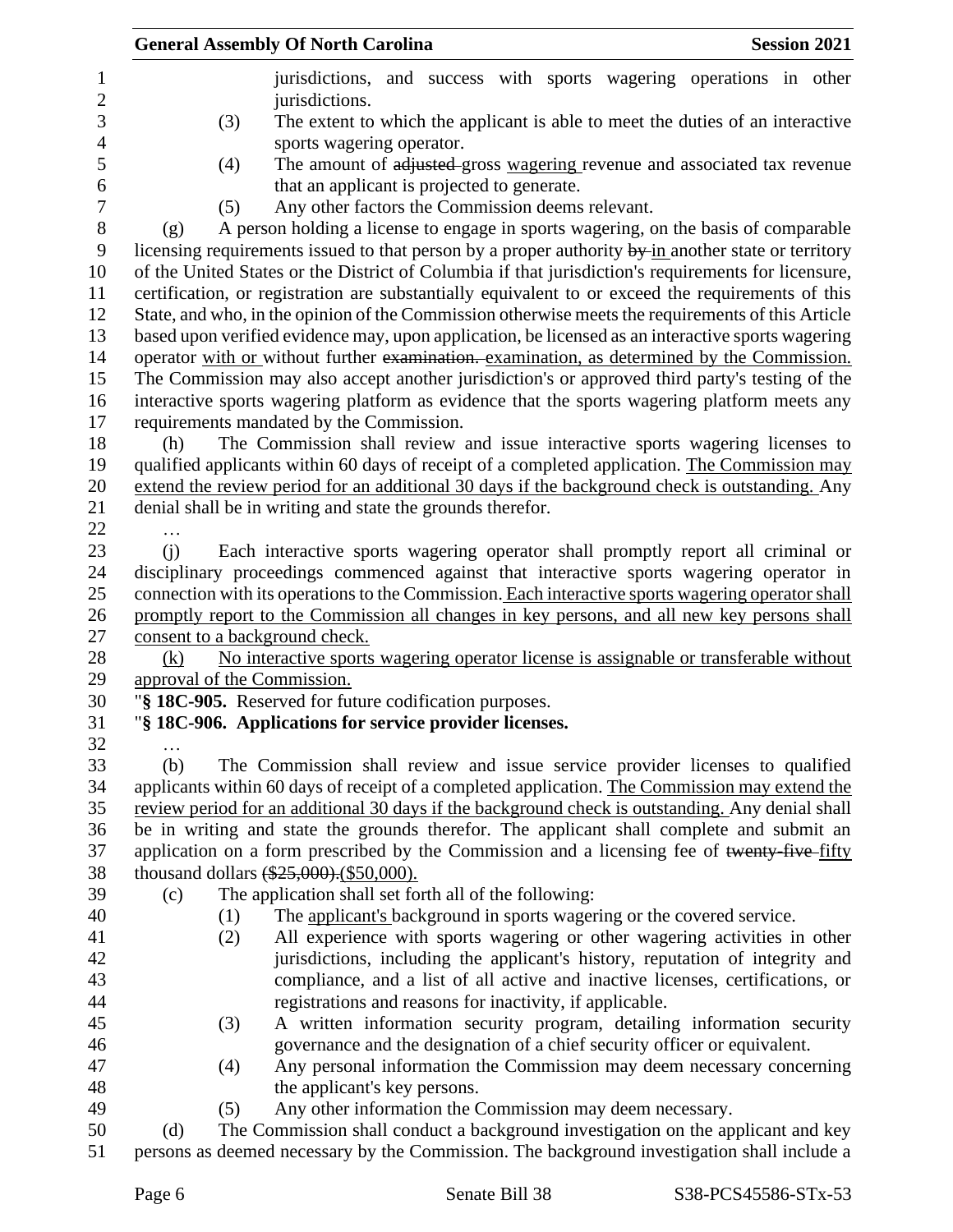## **General Assembly Of North Carolina Session 2021**

 credit history check, a tax record check, and a criminal history record check. The Commission may, in its discretion, accept the results of such prior check and an affidavit that there has been no change in criminal history since the prior check from an applicant or key person who has submitted to a criminal history record check in this or any other state within the previous 12 5 months. The Commission may not award a license to any if the applicant who has been convicted, or a key person of the applicant has been convicted, convicted of a felony or any gambling offense in any state or federal court of the United States within 10 years of application or renewal. (e) An applicant and key person persons for licensure shall consent to a criminal history record check. Refusal to consent to a criminal history record check may constitute grounds for the Commission to deny licensure. (f) A person holding a service provider license or its equivalent, on the basis of comparable licensing requirements issued to that person by a proper authority by another state or territory of the United States or the District of Columbia if that jurisdiction's requirements for licensure, certification, or registration are substantially equivalent to or exceed the requirements of this State, and who, in the opinion of the Commission otherwise meets the requirements of this Article based upon verified evidence may, upon application, be licensed as a service provider 17 with or without further examination-examination, as determined by the Commission. … (i) Each service provider shall promptly report all criminal or disciplinary proceedings commenced against that service provider in connection with its operations to the Commission. Each service provider shall promptly report all changes in key persons to the Commission, and all new key persons shall consent to a background check. (j) No service provider license is assignable or transferable without approval of the Commission. "**§ 18C-907. Sports wagering supplier license.** (a) The Commission may issue a sports wagering supplier license to a sports wagering 27 supplier. A person that is not licensed under this Article shall not sell, lease, distribute, offer, or otherwise provide services, goods, software, or other components necessary for the creation of betting markets and determining bet outcomes, directly or indirectly, to any license holder or applicant involved in the acceptance of bets, except that an interactive sports wagering operator shall not be required to obtain a separate sports wagering supplier license in order to act as a sports wagering supplier. A sports wagering supplier must be licensed under this section if providing sports wagering supplier services under a fixed-fee or revenue-sharing agreement. (b) On application by an interested person, At the request of an applicant for a sports wagering supplier license, the Commission may issue a provisional sports wagering supplier license to an applicant for a sports wagering supplier license. A provisional license issued under this subsection allows the applicant for the sports wagering supplier license to conduct business regarding the operation of sports wagering with a license holder or applicant before the sports 39 wagering supplier license is issued, the applicant so long as the applicant has submitted a completed application in accordance with this section. A provisional license issued under this subsection expires on the date provided by the Commission. … (d) The applicant shall complete and submit an application on a form prescribed by the 44 Commission and a licensing fee of <del>fifteen t</del>hirty thousand dollars (\$15,000). (\$30,000). In the application, the Commission shall require applicants to disclose the identity of all of the following: 47 (1) The applicant's principal owners who directly own  $f^2$  five ten percent  $(5\%)$  (10%) or more of the applicant. (2) Each holding, intermediary, or parent company that directly owns fifteen percent (15%) or more of the applicant.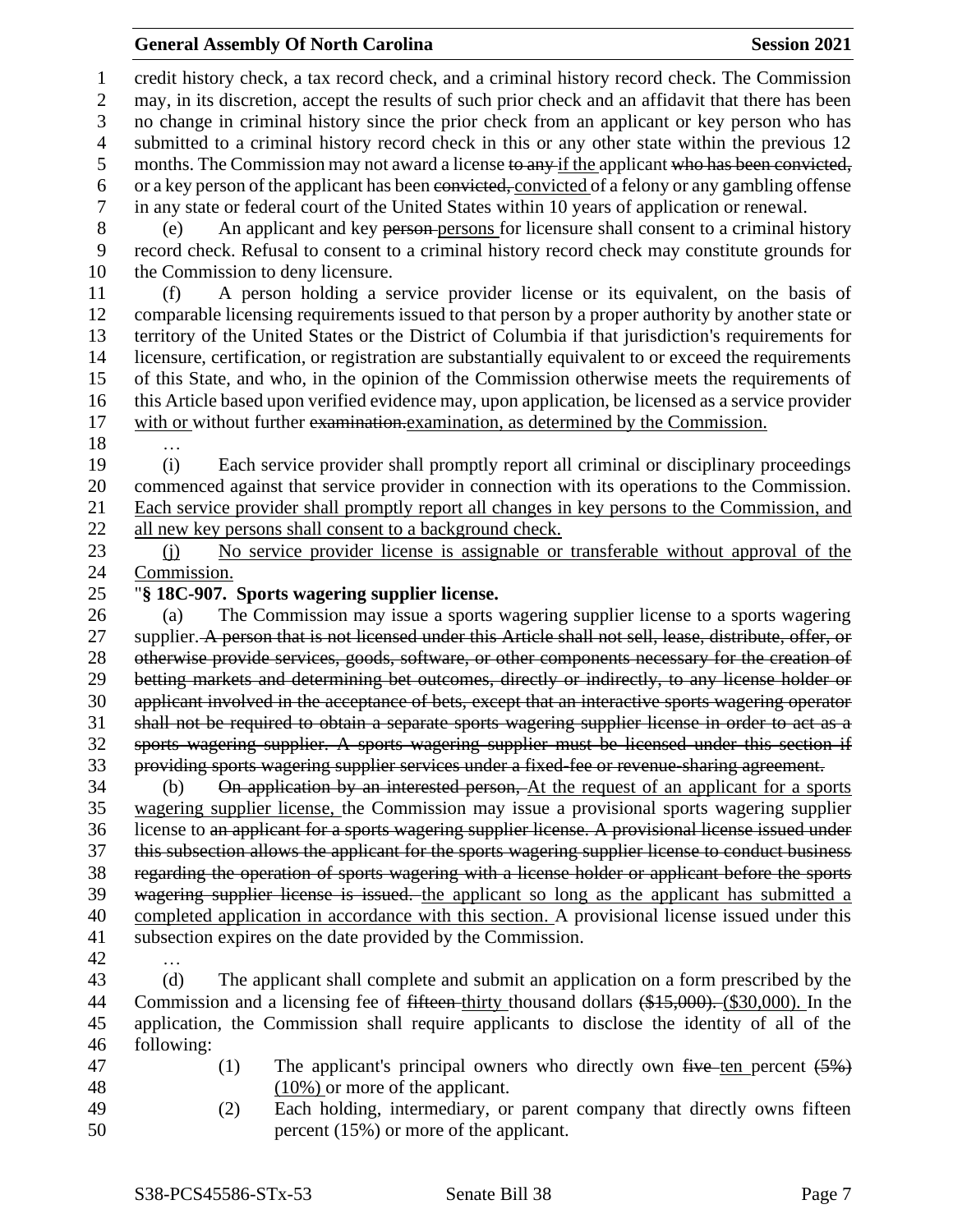| (3)<br>The applicant's board appointed CEO and CFO-CFO, or the equivalent as<br>$\mathbf{1}$<br>$\overline{c}$<br>determined by the Commission.<br>3<br>Any other information the Commission may deem necessary.<br>(4)<br>The Commission shall conduct a background investigation on the applicant and key<br>$\overline{4}$<br>(d1)<br>$\mathfrak s$<br>persons as deemed necessary by the Commission. The background investigation shall include a<br>6<br>credit history check, a tax record check, and a criminal history record check. The Commission<br>7<br>may, in its discretion, accept the results of such prior check and an affidavit that there has been<br>$8\,$<br>no change in criminal history since the prior check from an applicant or key person who has<br>9<br>submitted to a criminal history record check in this or any other state within the previous 12<br>10<br>months. The Commission may not award a license if the applicant or a key person of the applicant<br>11<br>has been convicted of a felony or any gambling offense in any state or federal court of the United<br>States within 10 years of application or renewal. An applicant and key persons for licensure shall<br>12<br>13<br>consent to a criminal history record check. Refusal to consent to a criminal history record check<br>14<br>may constitute grounds for the Commission to deny licensure.<br>15<br>The Commission shall review and issue licenses to qualified applicants within 60 days<br>(d2)<br>16<br>of receipt of a completed application. The Commission may extend the review period for an<br>additional 30 days if the background check is outstanding.<br>17<br>18<br>In disclosing the principal owners of the applicant, the following shall apply:<br>(e)<br>19<br>Governmental created entities, including statutory authorized pension<br>(1)<br>20<br>investment boards and Canadian Crown corporations, that are direct or indirect<br>21<br>shareholders of an applicant shall be waived in the applicant's disclosure of<br>22<br>ownership and control as determined by the Commission.<br>Investment funds or entities registered with the Securities and Exchange<br>23<br>(2)<br>24<br>Commission, whether as including Investment Advisors or otherwise, as well<br>25<br>as the and entities under the management of such entities registered with the<br>26<br>Securities and Exchange Commission, that are direct or indirect shareholders<br>27<br>of the applicant, shall be waived from any information disclosure requests in<br>28<br>connection to the license application in the applicant's disclosure of ownership<br>29<br>and control as determined by the Commission.<br>30<br>Nothing in this Article shall require a person holding a A sports wagering supplier<br>(f)<br>31<br>license or a temporary provisional sports wagering supplier license be subject to, or required to<br>obtain, any additional license shall be sufficient to offer the sports wagering services under this<br>32<br>33<br>section.Article.<br>34<br>A person holding a sports wagering supplier license or its equivalent, on the basis of<br>(g)<br>35<br>comparable licensing requirements issued to that person by a proper authority by another state or<br>territory of the United States or the District of Columbia if that jurisdiction's requirements for<br>36<br>37<br>licensure, certification, or registration are substantially equivalent to or exceed the requirements<br>of this State, and who, in the opinion of the Commission otherwise meets the requirements of<br>39<br>this Article based upon verified evidence may, upon application, be licensed as a service provider<br>with or without further examination, as determined by the Commission.<br>No sports wagering supplier license is assignable or transferable without approval of<br>41<br>(h)<br>42<br>the Commission.<br>"§ 18C-908. Renewals of licenses.<br>43<br>44<br>Any license issued pursuant to this Article shall be valid for five years.<br>(a)<br>At least 60 days prior to the expiration of a license, the license holder shall submit a<br>45<br>(b)<br>renewal application, on a form prescribed by the Commission, including a renewal fee as follows:<br>46<br>of one hundred thousand One million dollars (\$100,000) (\$1,000,000) for an<br>47<br>$\Omega$<br>48<br>interactive sports wagering license, license.<br>49<br>ten-Fifty thousand dollars (\$10,000) (\$50,000) for a service provider license,<br>(2)<br>50<br>license. |  | <b>General Assembly Of North Carolina</b> | <b>Session 2021</b> |
|------------------------------------------------------------------------------------------------------------------------------------------------------------------------------------------------------------------------------------------------------------------------------------------------------------------------------------------------------------------------------------------------------------------------------------------------------------------------------------------------------------------------------------------------------------------------------------------------------------------------------------------------------------------------------------------------------------------------------------------------------------------------------------------------------------------------------------------------------------------------------------------------------------------------------------------------------------------------------------------------------------------------------------------------------------------------------------------------------------------------------------------------------------------------------------------------------------------------------------------------------------------------------------------------------------------------------------------------------------------------------------------------------------------------------------------------------------------------------------------------------------------------------------------------------------------------------------------------------------------------------------------------------------------------------------------------------------------------------------------------------------------------------------------------------------------------------------------------------------------------------------------------------------------------------------------------------------------------------------------------------------------------------------------------------------------------------------------------------------------------------------------------------------------------------------------------------------------------------------------------------------------------------------------------------------------------------------------------------------------------------------------------------------------------------------------------------------------------------------------------------------------------------------------------------------------------------------------------------------------------------------------------------------------------------------------------------------------------------------------------------------------------------------------------------------------------------------------------------------------------------------------------------------------------------------------------------------------------------------------------------------------------------------------------------------------------------------------------------------------------------------------------------------------------------------------------------------------------------------------------------------------------------------------------------------------------------------------------------------------------------------------------------------------------------------------------------------------------------------------------------------------------------------------------------------------------------------------------------------------------------------------------------------------------------------------------------------------------------------------------------------------------------------------------------------------------------------------------------------------------------------------------------------------------------------------------------------------------------------------------------------------------------------------------------------------------------------------------------------------------------------------------------------------------------------------------------------------------------------------------------------------------------------------------------------------------------------------------------------------------------------------------------------------------------------------------------------------------------------------------------------------------------------------------------------------------------------------|--|-------------------------------------------|---------------------|
|                                                                                                                                                                                                                                                                                                                                                                                                                                                                                                                                                                                                                                                                                                                                                                                                                                                                                                                                                                                                                                                                                                                                                                                                                                                                                                                                                                                                                                                                                                                                                                                                                                                                                                                                                                                                                                                                                                                                                                                                                                                                                                                                                                                                                                                                                                                                                                                                                                                                                                                                                                                                                                                                                                                                                                                                                                                                                                                                                                                                                                                                                                                                                                                                                                                                                                                                                                                                                                                                                                                                                                                                                                                                                                                                                                                                                                                                                                                                                                                                                                                                                                                                                                                                                                                                                                                                                                                                                                                                                                                                                                                          |  |                                           |                     |
|                                                                                                                                                                                                                                                                                                                                                                                                                                                                                                                                                                                                                                                                                                                                                                                                                                                                                                                                                                                                                                                                                                                                                                                                                                                                                                                                                                                                                                                                                                                                                                                                                                                                                                                                                                                                                                                                                                                                                                                                                                                                                                                                                                                                                                                                                                                                                                                                                                                                                                                                                                                                                                                                                                                                                                                                                                                                                                                                                                                                                                                                                                                                                                                                                                                                                                                                                                                                                                                                                                                                                                                                                                                                                                                                                                                                                                                                                                                                                                                                                                                                                                                                                                                                                                                                                                                                                                                                                                                                                                                                                                                          |  |                                           |                     |
|                                                                                                                                                                                                                                                                                                                                                                                                                                                                                                                                                                                                                                                                                                                                                                                                                                                                                                                                                                                                                                                                                                                                                                                                                                                                                                                                                                                                                                                                                                                                                                                                                                                                                                                                                                                                                                                                                                                                                                                                                                                                                                                                                                                                                                                                                                                                                                                                                                                                                                                                                                                                                                                                                                                                                                                                                                                                                                                                                                                                                                                                                                                                                                                                                                                                                                                                                                                                                                                                                                                                                                                                                                                                                                                                                                                                                                                                                                                                                                                                                                                                                                                                                                                                                                                                                                                                                                                                                                                                                                                                                                                          |  |                                           |                     |
|                                                                                                                                                                                                                                                                                                                                                                                                                                                                                                                                                                                                                                                                                                                                                                                                                                                                                                                                                                                                                                                                                                                                                                                                                                                                                                                                                                                                                                                                                                                                                                                                                                                                                                                                                                                                                                                                                                                                                                                                                                                                                                                                                                                                                                                                                                                                                                                                                                                                                                                                                                                                                                                                                                                                                                                                                                                                                                                                                                                                                                                                                                                                                                                                                                                                                                                                                                                                                                                                                                                                                                                                                                                                                                                                                                                                                                                                                                                                                                                                                                                                                                                                                                                                                                                                                                                                                                                                                                                                                                                                                                                          |  |                                           |                     |
|                                                                                                                                                                                                                                                                                                                                                                                                                                                                                                                                                                                                                                                                                                                                                                                                                                                                                                                                                                                                                                                                                                                                                                                                                                                                                                                                                                                                                                                                                                                                                                                                                                                                                                                                                                                                                                                                                                                                                                                                                                                                                                                                                                                                                                                                                                                                                                                                                                                                                                                                                                                                                                                                                                                                                                                                                                                                                                                                                                                                                                                                                                                                                                                                                                                                                                                                                                                                                                                                                                                                                                                                                                                                                                                                                                                                                                                                                                                                                                                                                                                                                                                                                                                                                                                                                                                                                                                                                                                                                                                                                                                          |  |                                           |                     |
|                                                                                                                                                                                                                                                                                                                                                                                                                                                                                                                                                                                                                                                                                                                                                                                                                                                                                                                                                                                                                                                                                                                                                                                                                                                                                                                                                                                                                                                                                                                                                                                                                                                                                                                                                                                                                                                                                                                                                                                                                                                                                                                                                                                                                                                                                                                                                                                                                                                                                                                                                                                                                                                                                                                                                                                                                                                                                                                                                                                                                                                                                                                                                                                                                                                                                                                                                                                                                                                                                                                                                                                                                                                                                                                                                                                                                                                                                                                                                                                                                                                                                                                                                                                                                                                                                                                                                                                                                                                                                                                                                                                          |  |                                           |                     |
|                                                                                                                                                                                                                                                                                                                                                                                                                                                                                                                                                                                                                                                                                                                                                                                                                                                                                                                                                                                                                                                                                                                                                                                                                                                                                                                                                                                                                                                                                                                                                                                                                                                                                                                                                                                                                                                                                                                                                                                                                                                                                                                                                                                                                                                                                                                                                                                                                                                                                                                                                                                                                                                                                                                                                                                                                                                                                                                                                                                                                                                                                                                                                                                                                                                                                                                                                                                                                                                                                                                                                                                                                                                                                                                                                                                                                                                                                                                                                                                                                                                                                                                                                                                                                                                                                                                                                                                                                                                                                                                                                                                          |  |                                           |                     |
|                                                                                                                                                                                                                                                                                                                                                                                                                                                                                                                                                                                                                                                                                                                                                                                                                                                                                                                                                                                                                                                                                                                                                                                                                                                                                                                                                                                                                                                                                                                                                                                                                                                                                                                                                                                                                                                                                                                                                                                                                                                                                                                                                                                                                                                                                                                                                                                                                                                                                                                                                                                                                                                                                                                                                                                                                                                                                                                                                                                                                                                                                                                                                                                                                                                                                                                                                                                                                                                                                                                                                                                                                                                                                                                                                                                                                                                                                                                                                                                                                                                                                                                                                                                                                                                                                                                                                                                                                                                                                                                                                                                          |  |                                           |                     |
|                                                                                                                                                                                                                                                                                                                                                                                                                                                                                                                                                                                                                                                                                                                                                                                                                                                                                                                                                                                                                                                                                                                                                                                                                                                                                                                                                                                                                                                                                                                                                                                                                                                                                                                                                                                                                                                                                                                                                                                                                                                                                                                                                                                                                                                                                                                                                                                                                                                                                                                                                                                                                                                                                                                                                                                                                                                                                                                                                                                                                                                                                                                                                                                                                                                                                                                                                                                                                                                                                                                                                                                                                                                                                                                                                                                                                                                                                                                                                                                                                                                                                                                                                                                                                                                                                                                                                                                                                                                                                                                                                                                          |  |                                           |                     |
|                                                                                                                                                                                                                                                                                                                                                                                                                                                                                                                                                                                                                                                                                                                                                                                                                                                                                                                                                                                                                                                                                                                                                                                                                                                                                                                                                                                                                                                                                                                                                                                                                                                                                                                                                                                                                                                                                                                                                                                                                                                                                                                                                                                                                                                                                                                                                                                                                                                                                                                                                                                                                                                                                                                                                                                                                                                                                                                                                                                                                                                                                                                                                                                                                                                                                                                                                                                                                                                                                                                                                                                                                                                                                                                                                                                                                                                                                                                                                                                                                                                                                                                                                                                                                                                                                                                                                                                                                                                                                                                                                                                          |  |                                           |                     |
|                                                                                                                                                                                                                                                                                                                                                                                                                                                                                                                                                                                                                                                                                                                                                                                                                                                                                                                                                                                                                                                                                                                                                                                                                                                                                                                                                                                                                                                                                                                                                                                                                                                                                                                                                                                                                                                                                                                                                                                                                                                                                                                                                                                                                                                                                                                                                                                                                                                                                                                                                                                                                                                                                                                                                                                                                                                                                                                                                                                                                                                                                                                                                                                                                                                                                                                                                                                                                                                                                                                                                                                                                                                                                                                                                                                                                                                                                                                                                                                                                                                                                                                                                                                                                                                                                                                                                                                                                                                                                                                                                                                          |  |                                           |                     |
|                                                                                                                                                                                                                                                                                                                                                                                                                                                                                                                                                                                                                                                                                                                                                                                                                                                                                                                                                                                                                                                                                                                                                                                                                                                                                                                                                                                                                                                                                                                                                                                                                                                                                                                                                                                                                                                                                                                                                                                                                                                                                                                                                                                                                                                                                                                                                                                                                                                                                                                                                                                                                                                                                                                                                                                                                                                                                                                                                                                                                                                                                                                                                                                                                                                                                                                                                                                                                                                                                                                                                                                                                                                                                                                                                                                                                                                                                                                                                                                                                                                                                                                                                                                                                                                                                                                                                                                                                                                                                                                                                                                          |  |                                           |                     |
|                                                                                                                                                                                                                                                                                                                                                                                                                                                                                                                                                                                                                                                                                                                                                                                                                                                                                                                                                                                                                                                                                                                                                                                                                                                                                                                                                                                                                                                                                                                                                                                                                                                                                                                                                                                                                                                                                                                                                                                                                                                                                                                                                                                                                                                                                                                                                                                                                                                                                                                                                                                                                                                                                                                                                                                                                                                                                                                                                                                                                                                                                                                                                                                                                                                                                                                                                                                                                                                                                                                                                                                                                                                                                                                                                                                                                                                                                                                                                                                                                                                                                                                                                                                                                                                                                                                                                                                                                                                                                                                                                                                          |  |                                           |                     |
|                                                                                                                                                                                                                                                                                                                                                                                                                                                                                                                                                                                                                                                                                                                                                                                                                                                                                                                                                                                                                                                                                                                                                                                                                                                                                                                                                                                                                                                                                                                                                                                                                                                                                                                                                                                                                                                                                                                                                                                                                                                                                                                                                                                                                                                                                                                                                                                                                                                                                                                                                                                                                                                                                                                                                                                                                                                                                                                                                                                                                                                                                                                                                                                                                                                                                                                                                                                                                                                                                                                                                                                                                                                                                                                                                                                                                                                                                                                                                                                                                                                                                                                                                                                                                                                                                                                                                                                                                                                                                                                                                                                          |  |                                           |                     |
|                                                                                                                                                                                                                                                                                                                                                                                                                                                                                                                                                                                                                                                                                                                                                                                                                                                                                                                                                                                                                                                                                                                                                                                                                                                                                                                                                                                                                                                                                                                                                                                                                                                                                                                                                                                                                                                                                                                                                                                                                                                                                                                                                                                                                                                                                                                                                                                                                                                                                                                                                                                                                                                                                                                                                                                                                                                                                                                                                                                                                                                                                                                                                                                                                                                                                                                                                                                                                                                                                                                                                                                                                                                                                                                                                                                                                                                                                                                                                                                                                                                                                                                                                                                                                                                                                                                                                                                                                                                                                                                                                                                          |  |                                           |                     |
|                                                                                                                                                                                                                                                                                                                                                                                                                                                                                                                                                                                                                                                                                                                                                                                                                                                                                                                                                                                                                                                                                                                                                                                                                                                                                                                                                                                                                                                                                                                                                                                                                                                                                                                                                                                                                                                                                                                                                                                                                                                                                                                                                                                                                                                                                                                                                                                                                                                                                                                                                                                                                                                                                                                                                                                                                                                                                                                                                                                                                                                                                                                                                                                                                                                                                                                                                                                                                                                                                                                                                                                                                                                                                                                                                                                                                                                                                                                                                                                                                                                                                                                                                                                                                                                                                                                                                                                                                                                                                                                                                                                          |  |                                           |                     |
|                                                                                                                                                                                                                                                                                                                                                                                                                                                                                                                                                                                                                                                                                                                                                                                                                                                                                                                                                                                                                                                                                                                                                                                                                                                                                                                                                                                                                                                                                                                                                                                                                                                                                                                                                                                                                                                                                                                                                                                                                                                                                                                                                                                                                                                                                                                                                                                                                                                                                                                                                                                                                                                                                                                                                                                                                                                                                                                                                                                                                                                                                                                                                                                                                                                                                                                                                                                                                                                                                                                                                                                                                                                                                                                                                                                                                                                                                                                                                                                                                                                                                                                                                                                                                                                                                                                                                                                                                                                                                                                                                                                          |  |                                           |                     |
|                                                                                                                                                                                                                                                                                                                                                                                                                                                                                                                                                                                                                                                                                                                                                                                                                                                                                                                                                                                                                                                                                                                                                                                                                                                                                                                                                                                                                                                                                                                                                                                                                                                                                                                                                                                                                                                                                                                                                                                                                                                                                                                                                                                                                                                                                                                                                                                                                                                                                                                                                                                                                                                                                                                                                                                                                                                                                                                                                                                                                                                                                                                                                                                                                                                                                                                                                                                                                                                                                                                                                                                                                                                                                                                                                                                                                                                                                                                                                                                                                                                                                                                                                                                                                                                                                                                                                                                                                                                                                                                                                                                          |  |                                           |                     |
| 38<br>40                                                                                                                                                                                                                                                                                                                                                                                                                                                                                                                                                                                                                                                                                                                                                                                                                                                                                                                                                                                                                                                                                                                                                                                                                                                                                                                                                                                                                                                                                                                                                                                                                                                                                                                                                                                                                                                                                                                                                                                                                                                                                                                                                                                                                                                                                                                                                                                                                                                                                                                                                                                                                                                                                                                                                                                                                                                                                                                                                                                                                                                                                                                                                                                                                                                                                                                                                                                                                                                                                                                                                                                                                                                                                                                                                                                                                                                                                                                                                                                                                                                                                                                                                                                                                                                                                                                                                                                                                                                                                                                                                                                 |  |                                           |                     |
|                                                                                                                                                                                                                                                                                                                                                                                                                                                                                                                                                                                                                                                                                                                                                                                                                                                                                                                                                                                                                                                                                                                                                                                                                                                                                                                                                                                                                                                                                                                                                                                                                                                                                                                                                                                                                                                                                                                                                                                                                                                                                                                                                                                                                                                                                                                                                                                                                                                                                                                                                                                                                                                                                                                                                                                                                                                                                                                                                                                                                                                                                                                                                                                                                                                                                                                                                                                                                                                                                                                                                                                                                                                                                                                                                                                                                                                                                                                                                                                                                                                                                                                                                                                                                                                                                                                                                                                                                                                                                                                                                                                          |  |                                           |                     |
|                                                                                                                                                                                                                                                                                                                                                                                                                                                                                                                                                                                                                                                                                                                                                                                                                                                                                                                                                                                                                                                                                                                                                                                                                                                                                                                                                                                                                                                                                                                                                                                                                                                                                                                                                                                                                                                                                                                                                                                                                                                                                                                                                                                                                                                                                                                                                                                                                                                                                                                                                                                                                                                                                                                                                                                                                                                                                                                                                                                                                                                                                                                                                                                                                                                                                                                                                                                                                                                                                                                                                                                                                                                                                                                                                                                                                                                                                                                                                                                                                                                                                                                                                                                                                                                                                                                                                                                                                                                                                                                                                                                          |  |                                           |                     |
|                                                                                                                                                                                                                                                                                                                                                                                                                                                                                                                                                                                                                                                                                                                                                                                                                                                                                                                                                                                                                                                                                                                                                                                                                                                                                                                                                                                                                                                                                                                                                                                                                                                                                                                                                                                                                                                                                                                                                                                                                                                                                                                                                                                                                                                                                                                                                                                                                                                                                                                                                                                                                                                                                                                                                                                                                                                                                                                                                                                                                                                                                                                                                                                                                                                                                                                                                                                                                                                                                                                                                                                                                                                                                                                                                                                                                                                                                                                                                                                                                                                                                                                                                                                                                                                                                                                                                                                                                                                                                                                                                                                          |  |                                           |                     |
|                                                                                                                                                                                                                                                                                                                                                                                                                                                                                                                                                                                                                                                                                                                                                                                                                                                                                                                                                                                                                                                                                                                                                                                                                                                                                                                                                                                                                                                                                                                                                                                                                                                                                                                                                                                                                                                                                                                                                                                                                                                                                                                                                                                                                                                                                                                                                                                                                                                                                                                                                                                                                                                                                                                                                                                                                                                                                                                                                                                                                                                                                                                                                                                                                                                                                                                                                                                                                                                                                                                                                                                                                                                                                                                                                                                                                                                                                                                                                                                                                                                                                                                                                                                                                                                                                                                                                                                                                                                                                                                                                                                          |  |                                           |                     |
|                                                                                                                                                                                                                                                                                                                                                                                                                                                                                                                                                                                                                                                                                                                                                                                                                                                                                                                                                                                                                                                                                                                                                                                                                                                                                                                                                                                                                                                                                                                                                                                                                                                                                                                                                                                                                                                                                                                                                                                                                                                                                                                                                                                                                                                                                                                                                                                                                                                                                                                                                                                                                                                                                                                                                                                                                                                                                                                                                                                                                                                                                                                                                                                                                                                                                                                                                                                                                                                                                                                                                                                                                                                                                                                                                                                                                                                                                                                                                                                                                                                                                                                                                                                                                                                                                                                                                                                                                                                                                                                                                                                          |  |                                           |                     |
|                                                                                                                                                                                                                                                                                                                                                                                                                                                                                                                                                                                                                                                                                                                                                                                                                                                                                                                                                                                                                                                                                                                                                                                                                                                                                                                                                                                                                                                                                                                                                                                                                                                                                                                                                                                                                                                                                                                                                                                                                                                                                                                                                                                                                                                                                                                                                                                                                                                                                                                                                                                                                                                                                                                                                                                                                                                                                                                                                                                                                                                                                                                                                                                                                                                                                                                                                                                                                                                                                                                                                                                                                                                                                                                                                                                                                                                                                                                                                                                                                                                                                                                                                                                                                                                                                                                                                                                                                                                                                                                                                                                          |  |                                           |                     |
|                                                                                                                                                                                                                                                                                                                                                                                                                                                                                                                                                                                                                                                                                                                                                                                                                                                                                                                                                                                                                                                                                                                                                                                                                                                                                                                                                                                                                                                                                                                                                                                                                                                                                                                                                                                                                                                                                                                                                                                                                                                                                                                                                                                                                                                                                                                                                                                                                                                                                                                                                                                                                                                                                                                                                                                                                                                                                                                                                                                                                                                                                                                                                                                                                                                                                                                                                                                                                                                                                                                                                                                                                                                                                                                                                                                                                                                                                                                                                                                                                                                                                                                                                                                                                                                                                                                                                                                                                                                                                                                                                                                          |  |                                           |                     |
|                                                                                                                                                                                                                                                                                                                                                                                                                                                                                                                                                                                                                                                                                                                                                                                                                                                                                                                                                                                                                                                                                                                                                                                                                                                                                                                                                                                                                                                                                                                                                                                                                                                                                                                                                                                                                                                                                                                                                                                                                                                                                                                                                                                                                                                                                                                                                                                                                                                                                                                                                                                                                                                                                                                                                                                                                                                                                                                                                                                                                                                                                                                                                                                                                                                                                                                                                                                                                                                                                                                                                                                                                                                                                                                                                                                                                                                                                                                                                                                                                                                                                                                                                                                                                                                                                                                                                                                                                                                                                                                                                                                          |  |                                           |                     |
|                                                                                                                                                                                                                                                                                                                                                                                                                                                                                                                                                                                                                                                                                                                                                                                                                                                                                                                                                                                                                                                                                                                                                                                                                                                                                                                                                                                                                                                                                                                                                                                                                                                                                                                                                                                                                                                                                                                                                                                                                                                                                                                                                                                                                                                                                                                                                                                                                                                                                                                                                                                                                                                                                                                                                                                                                                                                                                                                                                                                                                                                                                                                                                                                                                                                                                                                                                                                                                                                                                                                                                                                                                                                                                                                                                                                                                                                                                                                                                                                                                                                                                                                                                                                                                                                                                                                                                                                                                                                                                                                                                                          |  |                                           |                     |
|                                                                                                                                                                                                                                                                                                                                                                                                                                                                                                                                                                                                                                                                                                                                                                                                                                                                                                                                                                                                                                                                                                                                                                                                                                                                                                                                                                                                                                                                                                                                                                                                                                                                                                                                                                                                                                                                                                                                                                                                                                                                                                                                                                                                                                                                                                                                                                                                                                                                                                                                                                                                                                                                                                                                                                                                                                                                                                                                                                                                                                                                                                                                                                                                                                                                                                                                                                                                                                                                                                                                                                                                                                                                                                                                                                                                                                                                                                                                                                                                                                                                                                                                                                                                                                                                                                                                                                                                                                                                                                                                                                                          |  |                                           |                     |
|                                                                                                                                                                                                                                                                                                                                                                                                                                                                                                                                                                                                                                                                                                                                                                                                                                                                                                                                                                                                                                                                                                                                                                                                                                                                                                                                                                                                                                                                                                                                                                                                                                                                                                                                                                                                                                                                                                                                                                                                                                                                                                                                                                                                                                                                                                                                                                                                                                                                                                                                                                                                                                                                                                                                                                                                                                                                                                                                                                                                                                                                                                                                                                                                                                                                                                                                                                                                                                                                                                                                                                                                                                                                                                                                                                                                                                                                                                                                                                                                                                                                                                                                                                                                                                                                                                                                                                                                                                                                                                                                                                                          |  |                                           |                     |
|                                                                                                                                                                                                                                                                                                                                                                                                                                                                                                                                                                                                                                                                                                                                                                                                                                                                                                                                                                                                                                                                                                                                                                                                                                                                                                                                                                                                                                                                                                                                                                                                                                                                                                                                                                                                                                                                                                                                                                                                                                                                                                                                                                                                                                                                                                                                                                                                                                                                                                                                                                                                                                                                                                                                                                                                                                                                                                                                                                                                                                                                                                                                                                                                                                                                                                                                                                                                                                                                                                                                                                                                                                                                                                                                                                                                                                                                                                                                                                                                                                                                                                                                                                                                                                                                                                                                                                                                                                                                                                                                                                                          |  |                                           |                     |
|                                                                                                                                                                                                                                                                                                                                                                                                                                                                                                                                                                                                                                                                                                                                                                                                                                                                                                                                                                                                                                                                                                                                                                                                                                                                                                                                                                                                                                                                                                                                                                                                                                                                                                                                                                                                                                                                                                                                                                                                                                                                                                                                                                                                                                                                                                                                                                                                                                                                                                                                                                                                                                                                                                                                                                                                                                                                                                                                                                                                                                                                                                                                                                                                                                                                                                                                                                                                                                                                                                                                                                                                                                                                                                                                                                                                                                                                                                                                                                                                                                                                                                                                                                                                                                                                                                                                                                                                                                                                                                                                                                                          |  |                                           |                     |
|                                                                                                                                                                                                                                                                                                                                                                                                                                                                                                                                                                                                                                                                                                                                                                                                                                                                                                                                                                                                                                                                                                                                                                                                                                                                                                                                                                                                                                                                                                                                                                                                                                                                                                                                                                                                                                                                                                                                                                                                                                                                                                                                                                                                                                                                                                                                                                                                                                                                                                                                                                                                                                                                                                                                                                                                                                                                                                                                                                                                                                                                                                                                                                                                                                                                                                                                                                                                                                                                                                                                                                                                                                                                                                                                                                                                                                                                                                                                                                                                                                                                                                                                                                                                                                                                                                                                                                                                                                                                                                                                                                                          |  |                                           |                     |
|                                                                                                                                                                                                                                                                                                                                                                                                                                                                                                                                                                                                                                                                                                                                                                                                                                                                                                                                                                                                                                                                                                                                                                                                                                                                                                                                                                                                                                                                                                                                                                                                                                                                                                                                                                                                                                                                                                                                                                                                                                                                                                                                                                                                                                                                                                                                                                                                                                                                                                                                                                                                                                                                                                                                                                                                                                                                                                                                                                                                                                                                                                                                                                                                                                                                                                                                                                                                                                                                                                                                                                                                                                                                                                                                                                                                                                                                                                                                                                                                                                                                                                                                                                                                                                                                                                                                                                                                                                                                                                                                                                                          |  |                                           |                     |
|                                                                                                                                                                                                                                                                                                                                                                                                                                                                                                                                                                                                                                                                                                                                                                                                                                                                                                                                                                                                                                                                                                                                                                                                                                                                                                                                                                                                                                                                                                                                                                                                                                                                                                                                                                                                                                                                                                                                                                                                                                                                                                                                                                                                                                                                                                                                                                                                                                                                                                                                                                                                                                                                                                                                                                                                                                                                                                                                                                                                                                                                                                                                                                                                                                                                                                                                                                                                                                                                                                                                                                                                                                                                                                                                                                                                                                                                                                                                                                                                                                                                                                                                                                                                                                                                                                                                                                                                                                                                                                                                                                                          |  |                                           |                     |
|                                                                                                                                                                                                                                                                                                                                                                                                                                                                                                                                                                                                                                                                                                                                                                                                                                                                                                                                                                                                                                                                                                                                                                                                                                                                                                                                                                                                                                                                                                                                                                                                                                                                                                                                                                                                                                                                                                                                                                                                                                                                                                                                                                                                                                                                                                                                                                                                                                                                                                                                                                                                                                                                                                                                                                                                                                                                                                                                                                                                                                                                                                                                                                                                                                                                                                                                                                                                                                                                                                                                                                                                                                                                                                                                                                                                                                                                                                                                                                                                                                                                                                                                                                                                                                                                                                                                                                                                                                                                                                                                                                                          |  |                                           |                     |
|                                                                                                                                                                                                                                                                                                                                                                                                                                                                                                                                                                                                                                                                                                                                                                                                                                                                                                                                                                                                                                                                                                                                                                                                                                                                                                                                                                                                                                                                                                                                                                                                                                                                                                                                                                                                                                                                                                                                                                                                                                                                                                                                                                                                                                                                                                                                                                                                                                                                                                                                                                                                                                                                                                                                                                                                                                                                                                                                                                                                                                                                                                                                                                                                                                                                                                                                                                                                                                                                                                                                                                                                                                                                                                                                                                                                                                                                                                                                                                                                                                                                                                                                                                                                                                                                                                                                                                                                                                                                                                                                                                                          |  |                                           |                     |
|                                                                                                                                                                                                                                                                                                                                                                                                                                                                                                                                                                                                                                                                                                                                                                                                                                                                                                                                                                                                                                                                                                                                                                                                                                                                                                                                                                                                                                                                                                                                                                                                                                                                                                                                                                                                                                                                                                                                                                                                                                                                                                                                                                                                                                                                                                                                                                                                                                                                                                                                                                                                                                                                                                                                                                                                                                                                                                                                                                                                                                                                                                                                                                                                                                                                                                                                                                                                                                                                                                                                                                                                                                                                                                                                                                                                                                                                                                                                                                                                                                                                                                                                                                                                                                                                                                                                                                                                                                                                                                                                                                                          |  |                                           |                     |
|                                                                                                                                                                                                                                                                                                                                                                                                                                                                                                                                                                                                                                                                                                                                                                                                                                                                                                                                                                                                                                                                                                                                                                                                                                                                                                                                                                                                                                                                                                                                                                                                                                                                                                                                                                                                                                                                                                                                                                                                                                                                                                                                                                                                                                                                                                                                                                                                                                                                                                                                                                                                                                                                                                                                                                                                                                                                                                                                                                                                                                                                                                                                                                                                                                                                                                                                                                                                                                                                                                                                                                                                                                                                                                                                                                                                                                                                                                                                                                                                                                                                                                                                                                                                                                                                                                                                                                                                                                                                                                                                                                                          |  |                                           |                     |
|                                                                                                                                                                                                                                                                                                                                                                                                                                                                                                                                                                                                                                                                                                                                                                                                                                                                                                                                                                                                                                                                                                                                                                                                                                                                                                                                                                                                                                                                                                                                                                                                                                                                                                                                                                                                                                                                                                                                                                                                                                                                                                                                                                                                                                                                                                                                                                                                                                                                                                                                                                                                                                                                                                                                                                                                                                                                                                                                                                                                                                                                                                                                                                                                                                                                                                                                                                                                                                                                                                                                                                                                                                                                                                                                                                                                                                                                                                                                                                                                                                                                                                                                                                                                                                                                                                                                                                                                                                                                                                                                                                                          |  |                                           |                     |
|                                                                                                                                                                                                                                                                                                                                                                                                                                                                                                                                                                                                                                                                                                                                                                                                                                                                                                                                                                                                                                                                                                                                                                                                                                                                                                                                                                                                                                                                                                                                                                                                                                                                                                                                                                                                                                                                                                                                                                                                                                                                                                                                                                                                                                                                                                                                                                                                                                                                                                                                                                                                                                                                                                                                                                                                                                                                                                                                                                                                                                                                                                                                                                                                                                                                                                                                                                                                                                                                                                                                                                                                                                                                                                                                                                                                                                                                                                                                                                                                                                                                                                                                                                                                                                                                                                                                                                                                                                                                                                                                                                                          |  |                                           |                     |
|                                                                                                                                                                                                                                                                                                                                                                                                                                                                                                                                                                                                                                                                                                                                                                                                                                                                                                                                                                                                                                                                                                                                                                                                                                                                                                                                                                                                                                                                                                                                                                                                                                                                                                                                                                                                                                                                                                                                                                                                                                                                                                                                                                                                                                                                                                                                                                                                                                                                                                                                                                                                                                                                                                                                                                                                                                                                                                                                                                                                                                                                                                                                                                                                                                                                                                                                                                                                                                                                                                                                                                                                                                                                                                                                                                                                                                                                                                                                                                                                                                                                                                                                                                                                                                                                                                                                                                                                                                                                                                                                                                                          |  |                                           |                     |
|                                                                                                                                                                                                                                                                                                                                                                                                                                                                                                                                                                                                                                                                                                                                                                                                                                                                                                                                                                                                                                                                                                                                                                                                                                                                                                                                                                                                                                                                                                                                                                                                                                                                                                                                                                                                                                                                                                                                                                                                                                                                                                                                                                                                                                                                                                                                                                                                                                                                                                                                                                                                                                                                                                                                                                                                                                                                                                                                                                                                                                                                                                                                                                                                                                                                                                                                                                                                                                                                                                                                                                                                                                                                                                                                                                                                                                                                                                                                                                                                                                                                                                                                                                                                                                                                                                                                                                                                                                                                                                                                                                                          |  |                                           |                     |
|                                                                                                                                                                                                                                                                                                                                                                                                                                                                                                                                                                                                                                                                                                                                                                                                                                                                                                                                                                                                                                                                                                                                                                                                                                                                                                                                                                                                                                                                                                                                                                                                                                                                                                                                                                                                                                                                                                                                                                                                                                                                                                                                                                                                                                                                                                                                                                                                                                                                                                                                                                                                                                                                                                                                                                                                                                                                                                                                                                                                                                                                                                                                                                                                                                                                                                                                                                                                                                                                                                                                                                                                                                                                                                                                                                                                                                                                                                                                                                                                                                                                                                                                                                                                                                                                                                                                                                                                                                                                                                                                                                                          |  |                                           |                     |
|                                                                                                                                                                                                                                                                                                                                                                                                                                                                                                                                                                                                                                                                                                                                                                                                                                                                                                                                                                                                                                                                                                                                                                                                                                                                                                                                                                                                                                                                                                                                                                                                                                                                                                                                                                                                                                                                                                                                                                                                                                                                                                                                                                                                                                                                                                                                                                                                                                                                                                                                                                                                                                                                                                                                                                                                                                                                                                                                                                                                                                                                                                                                                                                                                                                                                                                                                                                                                                                                                                                                                                                                                                                                                                                                                                                                                                                                                                                                                                                                                                                                                                                                                                                                                                                                                                                                                                                                                                                                                                                                                                                          |  |                                           |                     |
|                                                                                                                                                                                                                                                                                                                                                                                                                                                                                                                                                                                                                                                                                                                                                                                                                                                                                                                                                                                                                                                                                                                                                                                                                                                                                                                                                                                                                                                                                                                                                                                                                                                                                                                                                                                                                                                                                                                                                                                                                                                                                                                                                                                                                                                                                                                                                                                                                                                                                                                                                                                                                                                                                                                                                                                                                                                                                                                                                                                                                                                                                                                                                                                                                                                                                                                                                                                                                                                                                                                                                                                                                                                                                                                                                                                                                                                                                                                                                                                                                                                                                                                                                                                                                                                                                                                                                                                                                                                                                                                                                                                          |  |                                           |                     |
|                                                                                                                                                                                                                                                                                                                                                                                                                                                                                                                                                                                                                                                                                                                                                                                                                                                                                                                                                                                                                                                                                                                                                                                                                                                                                                                                                                                                                                                                                                                                                                                                                                                                                                                                                                                                                                                                                                                                                                                                                                                                                                                                                                                                                                                                                                                                                                                                                                                                                                                                                                                                                                                                                                                                                                                                                                                                                                                                                                                                                                                                                                                                                                                                                                                                                                                                                                                                                                                                                                                                                                                                                                                                                                                                                                                                                                                                                                                                                                                                                                                                                                                                                                                                                                                                                                                                                                                                                                                                                                                                                                                          |  |                                           |                     |
|                                                                                                                                                                                                                                                                                                                                                                                                                                                                                                                                                                                                                                                                                                                                                                                                                                                                                                                                                                                                                                                                                                                                                                                                                                                                                                                                                                                                                                                                                                                                                                                                                                                                                                                                                                                                                                                                                                                                                                                                                                                                                                                                                                                                                                                                                                                                                                                                                                                                                                                                                                                                                                                                                                                                                                                                                                                                                                                                                                                                                                                                                                                                                                                                                                                                                                                                                                                                                                                                                                                                                                                                                                                                                                                                                                                                                                                                                                                                                                                                                                                                                                                                                                                                                                                                                                                                                                                                                                                                                                                                                                                          |  |                                           |                     |
|                                                                                                                                                                                                                                                                                                                                                                                                                                                                                                                                                                                                                                                                                                                                                                                                                                                                                                                                                                                                                                                                                                                                                                                                                                                                                                                                                                                                                                                                                                                                                                                                                                                                                                                                                                                                                                                                                                                                                                                                                                                                                                                                                                                                                                                                                                                                                                                                                                                                                                                                                                                                                                                                                                                                                                                                                                                                                                                                                                                                                                                                                                                                                                                                                                                                                                                                                                                                                                                                                                                                                                                                                                                                                                                                                                                                                                                                                                                                                                                                                                                                                                                                                                                                                                                                                                                                                                                                                                                                                                                                                                                          |  |                                           |                     |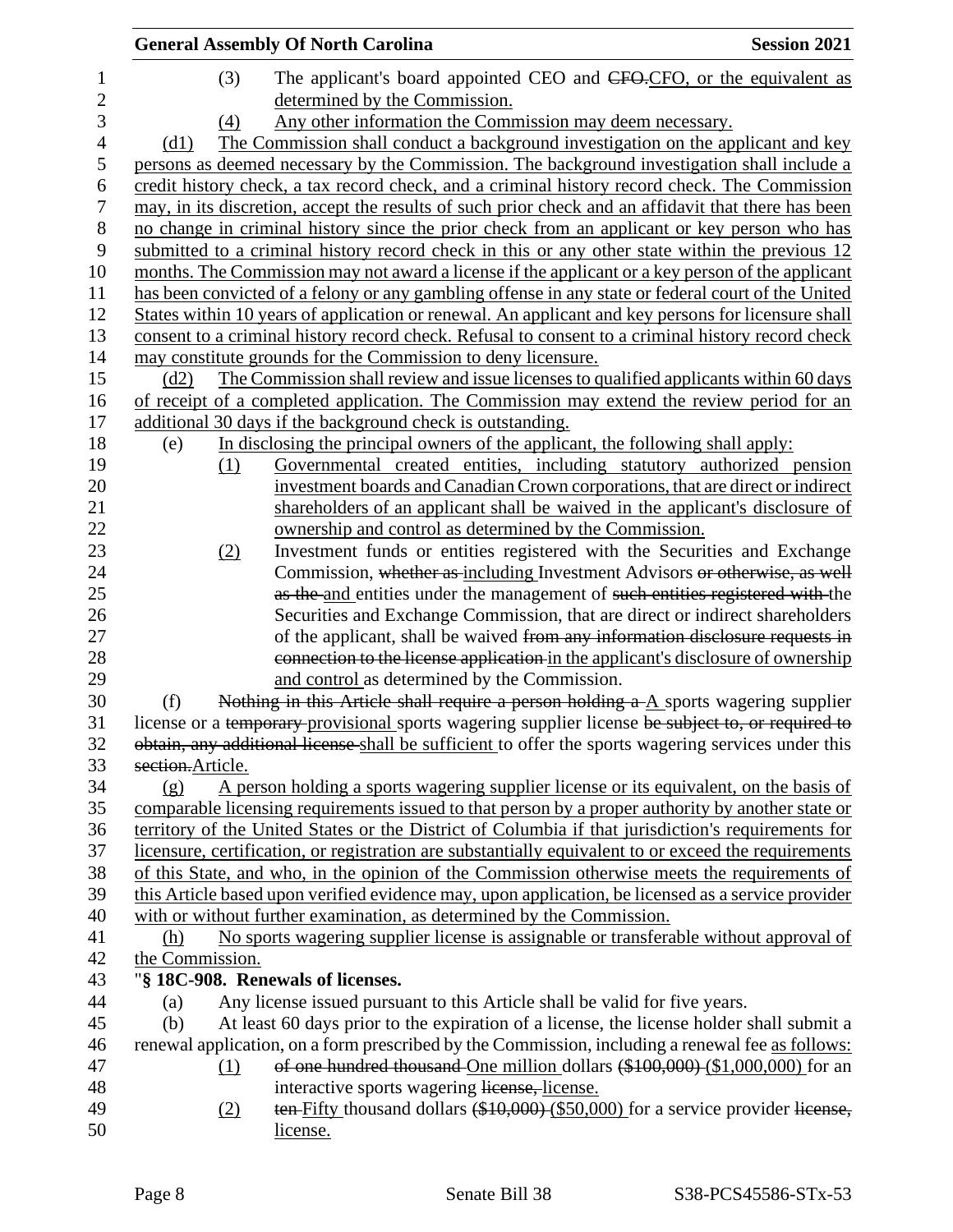|          |            | <b>General Assembly Of North Carolina</b>                                                                                                                                                                                                                                                                                 | <b>Session 2021</b> |
|----------|------------|---------------------------------------------------------------------------------------------------------------------------------------------------------------------------------------------------------------------------------------------------------------------------------------------------------------------------|---------------------|
|          | (3)        | and five-Thirty thousand dollars $(*5,000)$ (\$30,000) for a sports wagering<br>supplier license.                                                                                                                                                                                                                         |                     |
| (c)      |            | The Commission may revoke or deny a license renewal for any of the following                                                                                                                                                                                                                                              |                     |
| reasons: |            |                                                                                                                                                                                                                                                                                                                           |                     |
|          | (1)        | The same grounds that would constitute denial of an initial application under<br>G.S. $18C-906(g)$ .                                                                                                                                                                                                                      |                     |
|          | (2)        | A violation of this Article.                                                                                                                                                                                                                                                                                              |                     |
|          | (3)        | With respect to interactive sports wagering operators, the Commission finds<br>good cause to believe approval of another applicant would better meet the<br>objectives of this Article in generating revenue for the State, protecting the<br>public interest, and otherwise satisfying the criteria for issuance, and no |                     |
|          |            | additional licenses are to be available under G.S. 18C-904(a).                                                                                                                                                                                                                                                            |                     |
|          | (4)        | Failure to pay the privilege tax imposed under Article 2E of Chapter 105 of<br>the General Statutes.                                                                                                                                                                                                                      |                     |
| (d)      |            | With respect to interactive sports wagering operators, the Commission may deny a                                                                                                                                                                                                                                          |                     |
|          |            | license renewal if the Commission finds good cause to believe approval of another applicant                                                                                                                                                                                                                               |                     |
|          |            | would better meet the objectives of this Article in generating revenue for the State, protecting the                                                                                                                                                                                                                      |                     |
|          |            | public interest, and otherwise satisfying the criteria for issuance, and no additional licenses are                                                                                                                                                                                                                       |                     |
|          |            | to be available under G.S. $18C-904(a)$ .                                                                                                                                                                                                                                                                                 |                     |
|          |            | "§ 18C-909. Use of proceeds.                                                                                                                                                                                                                                                                                              |                     |
| (a)      |            | The Commission shall use the funds remitted to it pursuant to G.S. 105-113.128 and                                                                                                                                                                                                                                        |                     |
|          |            | any proceeds from license fees collected under this Article to cover expenses in administering                                                                                                                                                                                                                            |                     |
|          |            | this Article. Any proceeds remaining at the end of each fiscal year after payment of expenses of<br>the Commission pursuant to this section shall be remitted to the General Fund.                                                                                                                                        |                     |
| (b)      |            | Expenses of the Commission shall include all items listed in G.S. 18C-163.                                                                                                                                                                                                                                                |                     |
|          |            | "§ 18C-910. Duties of interactive sports wagering operators.licensees.                                                                                                                                                                                                                                                    |                     |
|          |            |                                                                                                                                                                                                                                                                                                                           |                     |
| (c)      |            | The interactive sports wagering operator shall disclose the records described in                                                                                                                                                                                                                                          |                     |
|          |            | G.S. 18C-910(b) subsection (b) of this section to the Commission upon request.                                                                                                                                                                                                                                            |                     |
| (d)      |            | If a sports governing body has notified the Commission that real-time information                                                                                                                                                                                                                                         |                     |
|          |            | sharing for sports wagers placed on its sporting events is necessary, interactive sports wagering                                                                                                                                                                                                                         |                     |
|          |            | operators shall share with that sports governing body or its designee in real time, at the account                                                                                                                                                                                                                        |                     |
|          |            | level, anonymized information regarding a wagerer, registered player, amount and type of sports                                                                                                                                                                                                                           |                     |
|          |            | wager, the time the sports wager was placed, the location of the wager, registered player at the                                                                                                                                                                                                                          |                     |
|          |            | time the sports wager was placed, and the IP address if applicable, outcome of the sports wager,                                                                                                                                                                                                                          |                     |
|          |            | and records of abnormal sports wagering activity. For purposes of this subsection, real time                                                                                                                                                                                                                              |                     |
|          |            | means on a commercially reasonable periodic interval, but in any event, not less than once every                                                                                                                                                                                                                          |                     |
|          |            | 72 hours. A sports governing body receiving any information pursuant to this subsection shall                                                                                                                                                                                                                             |                     |
|          |            | use the information for the purpose of integrity monitoring only and not for any commercial                                                                                                                                                                                                                               |                     |
| purpose. |            |                                                                                                                                                                                                                                                                                                                           |                     |
| (e)      |            | In advertising its sports wagering platform, the interactive sports wagering operator                                                                                                                                                                                                                                     |                     |
|          |            | shall ensure that its advertisements meet all of the following:                                                                                                                                                                                                                                                           |                     |
|          | (1)        | It does not target persons under the age of 21.<br>It discloses the identity of the interactive sports wagering operator.                                                                                                                                                                                                 |                     |
|          | (2)<br>(3) | It provides information about or links to resources related to gambling                                                                                                                                                                                                                                                   |                     |
|          |            | addiction and prevention.                                                                                                                                                                                                                                                                                                 |                     |
|          | (4)        | It is not misleading to a reasonable person.                                                                                                                                                                                                                                                                              |                     |
| (f)      |            | Interactive sports wagering operators Licensees shall conduct background checks on                                                                                                                                                                                                                                        |                     |
|          |            | newly hired employees. The Each licensed interactive sports wagering operator and service                                                                                                                                                                                                                                 |                     |
|          |            | provider shall also conduct a single background check on employees as of the date of licensure.                                                                                                                                                                                                                           |                     |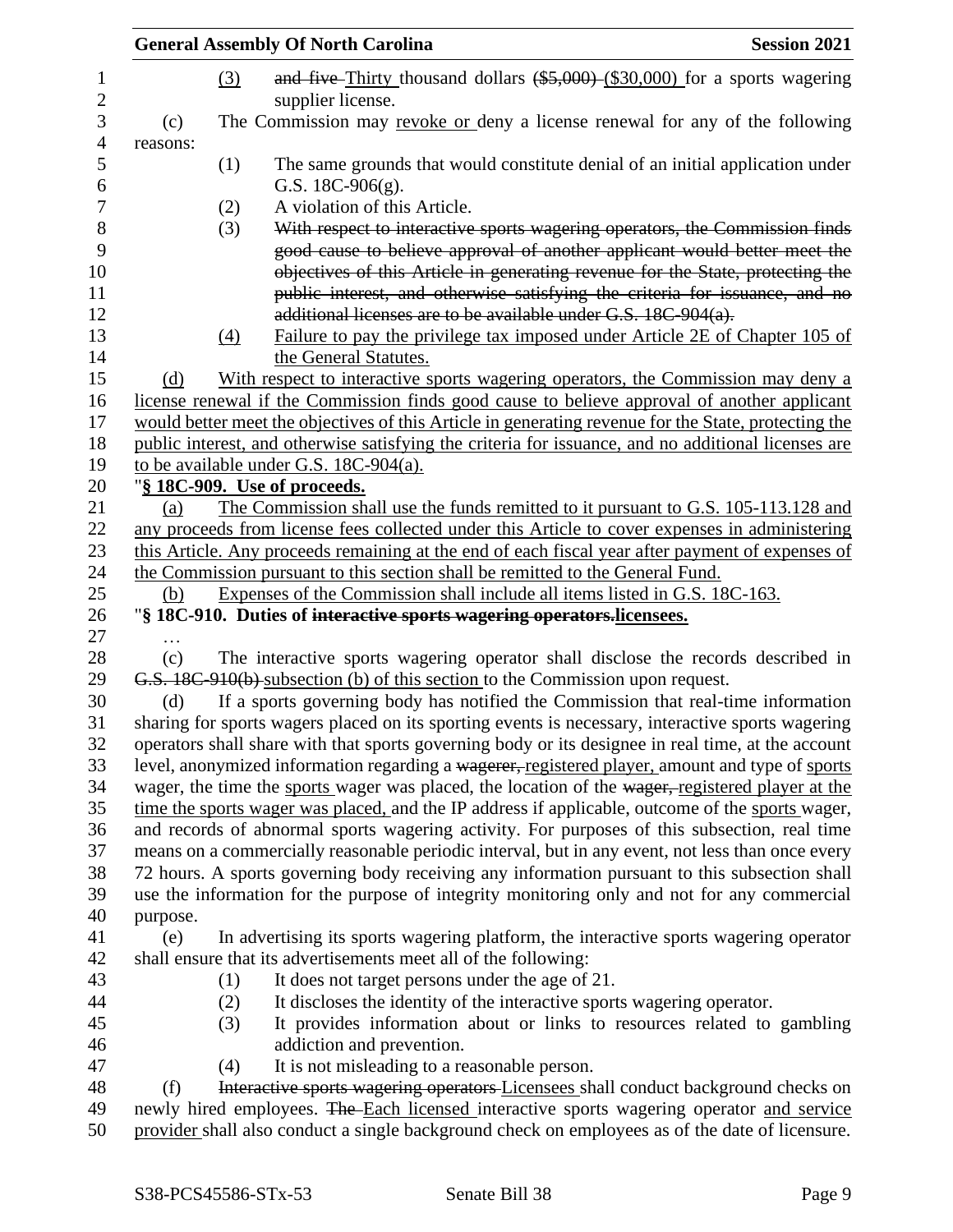|                                                                  | <b>General Assembly Of North Carolina</b>                                                                                                                                                                                                                                                                                                                              | <b>Session 2021</b> |
|------------------------------------------------------------------|------------------------------------------------------------------------------------------------------------------------------------------------------------------------------------------------------------------------------------------------------------------------------------------------------------------------------------------------------------------------|---------------------|
| $\mathbf{1}$<br>$\mathbf{2}$<br>$\mathfrak{Z}$<br>$\overline{4}$ | Background checks shall search for criminal history and any charges or convictions involving<br>corruption or manipulation of sporting events and association with organized crime.<br>Interactive sports wagering operators and service providers shall employ<br>(g)<br>commercially reasonable methods to maintain the security of wagering data, registered player |                     |
|                                                                  |                                                                                                                                                                                                                                                                                                                                                                        |                     |
| 5                                                                | and other customer data, and any other confidential information, including information provided                                                                                                                                                                                                                                                                        |                     |
| 6<br>$\boldsymbol{7}$                                            | by a sports governing body, from unauthorized access and dissemination. Nothing in this<br>subsection shall preclude the use of internet or cloud-based hosting of such data and information                                                                                                                                                                           |                     |
| $8\,$<br>9                                                       | or disclosure as required by State or federal law or a court order.<br>Each interactive sports wagering operator shall provide a daily summary of all sports<br>(h)                                                                                                                                                                                                    |                     |
| 10                                                               | wagering activity, detailing all transactions processed through each wagering system, provided                                                                                                                                                                                                                                                                         |                     |
| 11                                                               | in a format established by the Commission at the close of each business day.                                                                                                                                                                                                                                                                                           |                     |
| 12                                                               | "§ 18C-911. Reserved for future codification purposes.                                                                                                                                                                                                                                                                                                                 |                     |
| 13<br>14                                                         | "§ 18C-912. Establishment of interactive accounts.                                                                                                                                                                                                                                                                                                                     |                     |
| 15                                                               | "§ 18C-913. Reserved for future codification purposes.                                                                                                                                                                                                                                                                                                                 |                     |
| 16                                                               | "§ 18C-914. Integrity of competition and prohibited events.                                                                                                                                                                                                                                                                                                            |                     |
| 17                                                               |                                                                                                                                                                                                                                                                                                                                                                        |                     |
| 18                                                               | Within 60 days of the Commission notifying each interactive sports wagering<br>(e)                                                                                                                                                                                                                                                                                     |                     |
| 19                                                               | operator of such a sports governing body notification to the Commission, or such longer period                                                                                                                                                                                                                                                                         |                     |
| 20                                                               | as may be agreed between the sports governing body and the applicable interactive sports                                                                                                                                                                                                                                                                               |                     |
| 21                                                               | wagering operator, interactive sports wagering operators shall use only official league data to                                                                                                                                                                                                                                                                        |                     |
| 22                                                               | determine the results of tier two sports wagers on sporting events of that sports governing body,                                                                                                                                                                                                                                                                      |                     |
| 23                                                               | unless any of the following apply:                                                                                                                                                                                                                                                                                                                                     |                     |
| 24                                                               | The sports governing body or its designee cannot provide a feed of official<br>(1)                                                                                                                                                                                                                                                                                     |                     |
| 25                                                               | league data to determine the results of a particular type of tier two sports                                                                                                                                                                                                                                                                                           |                     |
| 26<br>27                                                         | wager, in which case interactive sports wagering operators are not required to<br>use official league data for determining the results of the applicable tier two                                                                                                                                                                                                      |                     |
| 28                                                               | sports wager until such time as such a data feed becomes available from the                                                                                                                                                                                                                                                                                            |                     |
| 29                                                               | sports governing body on commercially reasonable terms and conditions.                                                                                                                                                                                                                                                                                                 |                     |
| 30                                                               | An interactive sports wagering operator can demonstrate to the Commission<br>(2)                                                                                                                                                                                                                                                                                       |                     |
| 31                                                               | that the sports governing body or its designee will not provide a feed of official                                                                                                                                                                                                                                                                                     |                     |
| 32                                                               | league data to the interactive sports wagering operator on commercially                                                                                                                                                                                                                                                                                                |                     |
| 33                                                               | reasonable terms and conditions.                                                                                                                                                                                                                                                                                                                                       |                     |
| 34                                                               | The sports governing body or its designee of the sports governing body does<br>(3)                                                                                                                                                                                                                                                                                     |                     |
| 35                                                               | not obtain a supplier license from the Commission to provide official league                                                                                                                                                                                                                                                                                           |                     |
| 36                                                               | data to interactive sports wagering operators to determine the results of tier                                                                                                                                                                                                                                                                                         |                     |
| 37                                                               | two sports wagers, if and to the extent required by law.                                                                                                                                                                                                                                                                                                               |                     |
| 38                                                               |                                                                                                                                                                                                                                                                                                                                                                        |                     |
| 39                                                               | "§ 18C-915. Reserved for future codification purposes.                                                                                                                                                                                                                                                                                                                 |                     |
| 40                                                               | "§ 18C-916. Civil penalties; suspension and revocation of licenses.                                                                                                                                                                                                                                                                                                    |                     |
| 41                                                               |                                                                                                                                                                                                                                                                                                                                                                        |                     |
| 42                                                               | "§ 18C-917. Reserved for future codification purposes.                                                                                                                                                                                                                                                                                                                 |                     |
| 43                                                               | "§ 18C-918. Criminal penalties.                                                                                                                                                                                                                                                                                                                                        |                     |
| 44<br>45                                                         | "§ 18C-919. Reserved for future codification purposes.                                                                                                                                                                                                                                                                                                                 |                     |
| 46                                                               | "§18C-920. Tax.                                                                                                                                                                                                                                                                                                                                                        |                     |
| 47                                                               | There shall be imposed a tax of eight percent $(8\%)$ on the adjusted gross revenue of<br>$\left( a\right)$                                                                                                                                                                                                                                                            |                     |
| 48                                                               | each interactive sports wagering operator. The tax imposed pursuant to this section is due                                                                                                                                                                                                                                                                             |                     |
| 49                                                               | monthly to the Commission and shall be remitted on or before the twentieth day of the next                                                                                                                                                                                                                                                                             |                     |
| 50                                                               | succeeding calendar month. If the interactive sports wagering operator's accounting practices                                                                                                                                                                                                                                                                          |                     |
| 51                                                               | necessitate corrections to a previously remitted tax, the interactive sports wagering operator shall                                                                                                                                                                                                                                                                   |                     |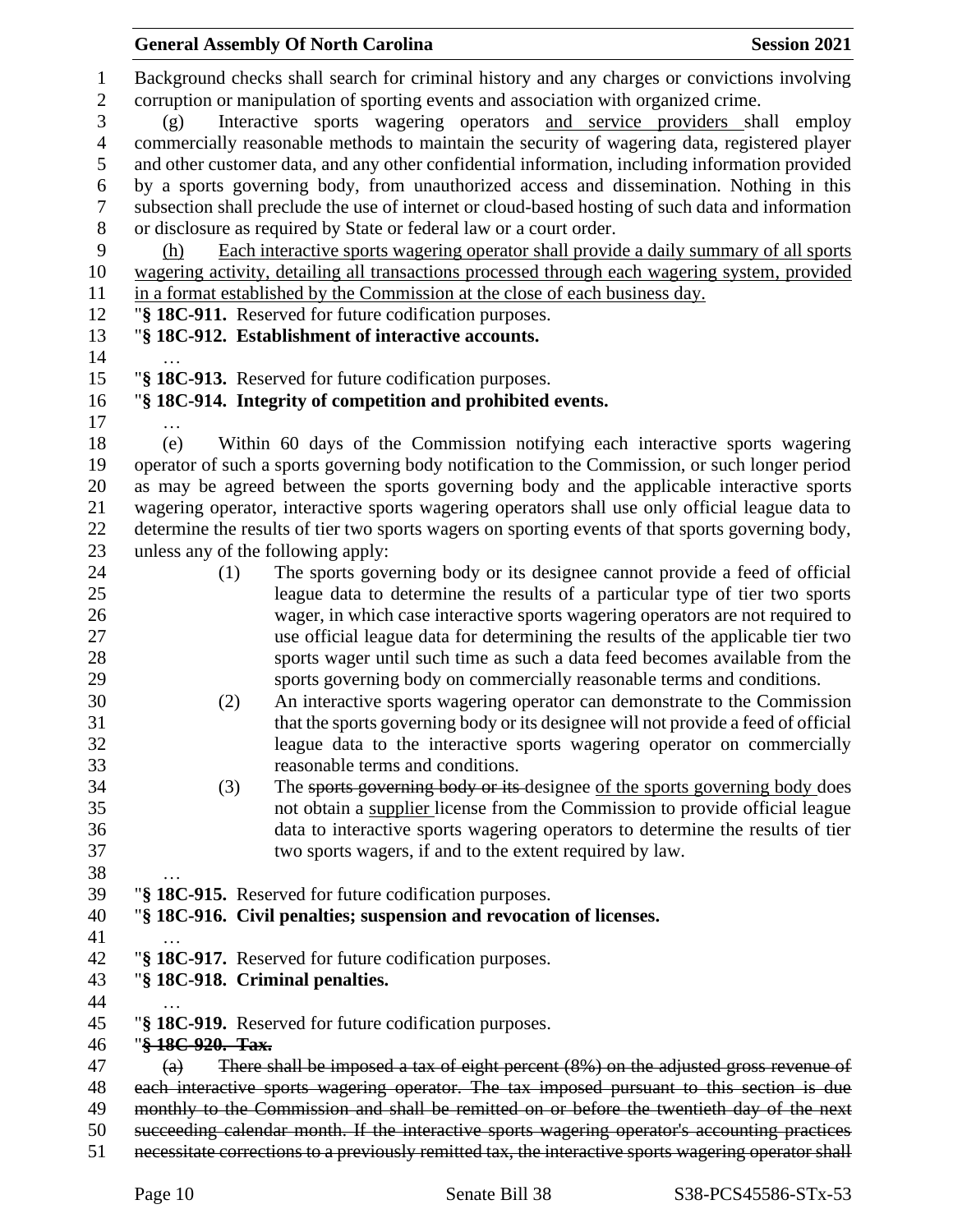|    |                           | <b>General Assembly Of North Carolina</b>                                                           | <b>Session 2021</b> |
|----|---------------------------|-----------------------------------------------------------------------------------------------------|---------------------|
|    |                           | document such corrections when the interactive sports wagering operator pays the following          |                     |
| 2  | month's taxes.            |                                                                                                     |                     |
| 3  | $\Theta$                  | If the interactive sports wagering operator's adjusted gross revenue for a month is a               |                     |
| 4  |                           | negative number, the interactive sports wagering operator may carry over the negative amount        |                     |
| 5  |                           | to a remission required under subsection (a) of this section within 12 months and deduct such       |                     |
| 6  |                           | amount from its tax liability for that month.                                                       |                     |
| 7  | $\left(\epsilon\right)$   | After reimbursement of expenses in implementing its responsibilities under this                     |                     |
| 8  |                           | Article and payments as provided in subsection (d) of this section, the Commission shall remit      |                     |
| 9  |                           | all tax payments collected pursuant to this section and all license fees collected pursuant to this |                     |
| 10 |                           | Article to the Department of Revenue. The Commission shall document all expenses for which          |                     |
| 11 |                           | deduction from the payments owed is asserted, which documentation shall be subject to audit by      |                     |
| 12 | the State.                |                                                                                                     |                     |
| 13 | (d)                       | The Commission shall remit fifty percent $(50%)$ of the tax collected in subsection $(a)$           |                     |
| 14 |                           | of this section to the North Carolina Major Events, Games, and Attractions Fund established         |                     |
| 15 | under G.S. 143B-437.112.  |                                                                                                     |                     |
| 16 | (e)                       | Interactive sports wagering operators shall not be subjected to an excise tax, license              |                     |
| 17 |                           | tax, permit tax, privilege tax, amusement tax, or occupation tax that is imposed upon the           |                     |
| 18 |                           | interactive sports wagering operator by the State or any political subdivision thereof, except as   |                     |
| 19 | provided in this Article. |                                                                                                     |                     |
| 20 | $\bigoplus$               | The Commission shall provide all of the following to the Department of Revenue:                     |                     |
| 21 | $\bigoplus$               | A monthly report that includes a complete statement of sports wagering                              |                     |
| 22 |                           | revenues and expenses for the previous month.                                                       |                     |
| 23 | (2)                       | A complete statement of sports wagering revenues and expenses, along with                           |                     |
| 24 |                           | any recommendations for changes to this Article for the fiscal year, within 30                      |                     |
| 25 |                           | days of the end of that fiscal year. A copy shall also be provided to the State                     |                     |
| 26 |                           | Controller.                                                                                         |                     |
| 27 |                           | "§ 18C-921. Expenses of Lottery.                                                                    |                     |
| 28 |                           | Expenses of the Commission shall include all items listed in G.S. 18C-163. The Commission           |                     |
| 29 |                           | shall also transfer from the amounts collected under this Article one million dollars (\$1,000,000) |                     |
| 30 |                           | annually to the Department of Health and Human Services for gambling addiction education and        |                     |
| 31 |                           | treatment programs in addition to the amount transferred under G.S. 18C-163(a)(3).                  |                     |
| 32 |                           | "§ 18C-922. Voluntary exclusion program.                                                            |                     |
| 33 | (a)                       | Any-The Commission shall establish a voluntary exclusion program for any                            |                     |
| 34 |                           | individual shall be able to voluntarily exclude themselves from placing sports wagers through a     |                     |
| 35 |                           | voluntary exclusion program established by the Commission. wagers. Interactive sports wagering      |                     |
| 36 |                           | operators shall use reasonable means to comply with the exclusion of individuals participating in   |                     |
| 37 |                           | the voluntary exclusion program by the Commission.                                                  |                     |
| 38 | (b)                       | The Commission shall adopt rules to establish the voluntary exclusion program,                      |                     |
| 39 |                           | which shall comply with all of the following:                                                       |                     |
| 40 | (1)                       | Verification of the individual's request to be placed in the voluntary exclusion                    |                     |
| 41 |                           | program, and for how long, up to and including that individual's lifetime.                          |                     |
| 42 | (2)                       | How information regarding which individuals are in the voluntary exclusion                          |                     |
| 43 |                           | program is to be disseminated to the interactive sports wagering operators.                         |                     |
| 44 | (3)                       | How an individual in the voluntary exclusion program may petition the                               |                     |
| 45 |                           | Commission for removal from the voluntary exclusion program.                                        |                     |
| 46 | (4)                       | The means by which the interactive sports wagering operators and their agents                       |                     |
| 47 |                           | shall make all reasonable efforts to cease direct marketing efforts to                              |                     |
| 48 |                           | individuals participating in the voluntary exclusion program.                                       |                     |
| 49 | (5)                       | The means by which the Commission shall make available to all interactive                           |                     |
| 50 |                           | sports wagering operators and their agents the names of the individuals                             |                     |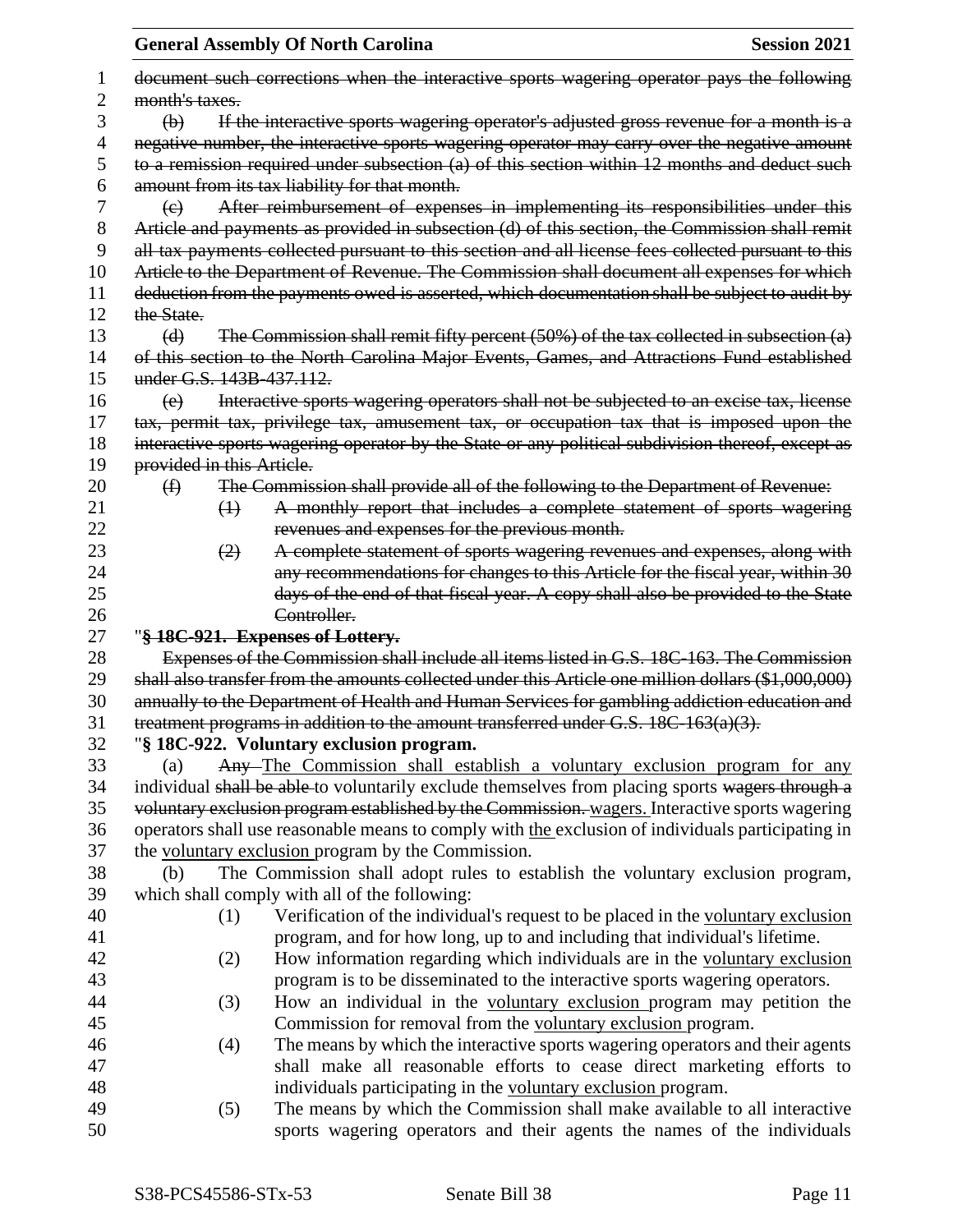|                     | <b>General Assembly Of North Carolina</b><br><b>Session 2021</b>                                                            |
|---------------------|-----------------------------------------------------------------------------------------------------------------------------|
| 1<br>$\overline{2}$ | participating the voluntary exclusion program, which shall be at least<br>quarterly.                                        |
| $\mathfrak{Z}$      | Participation in the voluntary exclusion program shall not preclude an interactive<br>(c)                                   |
| 4                   | sports wagering operator and its agents from seeking the payment of a debt accrued by the                                   |
| 5                   | individual prior to participating in the voluntary exclusion program.                                                       |
| 6                   | The voluntary exclusion program shall be exempt from Chapter 132 of the General<br>(d)                                      |
| 7                   | Statutes and shall be treated as confidential by each interactive sports wagering operator.                                 |
| 8                   | "§ 18C-923. Reserved for future codification purposes.                                                                      |
| 9                   | "§ 18C-924. Risk management.                                                                                                |
| 10                  |                                                                                                                             |
| 11                  | "§ 18C-925. Reserved for future codification purposes.                                                                      |
| 12                  | "§ 18C-926. Places of public accommodation.                                                                                 |
| 13                  | The owner or operator of a sports facility may establish places Permanent places of<br>(a)                                  |
| 14                  | public accommodation for the purpose of accessing a sports wagering platform through mobile                                 |
| 15                  | devices, computer terminals, or similar access devices, the registered player's interactive account,                        |
| 16                  | either directly or with assistance from a person. Each owner or operator of a sports facility shall                         |
| 17                  | be limited to one place of public accommodation described under subdivision (2) of subsection                               |
| 18                  | (b) of this section person, may be associated with each sports facility.                                                    |
| 19<br>20            | Places Permanent places of public accommodation allowed permitted under this<br>(b)<br>section shall be located as follows: |
| 21                  | On the property containing of the sports facility.<br>(1)                                                                   |
| 22                  | On-No more than one place of public accommodation may be on other<br>(2)                                                    |
| 23                  | property owned or controlled by the owner or operator of the sports facility or                                             |
| 24                  | an affiliated entity of the owner or operator of the sports facility that is located                                        |
| 25                  | within a one-half mile radius of the sports facility a sports facility defined in                                           |
| 26                  | G.S. 18C-901(15)a. or G.S. 18C-901(15)c.                                                                                    |
| 27                  | No more than one place of public accommodation may be on other property<br>(3)                                              |
| 28                  | owned or controlled by the owner or operator of the sports facility that is                                                 |
| 29                  | located within a one and one-half mile radius of a sports facility defined in                                               |
| 30                  | G.S. $18C-901(15)b$ .                                                                                                       |
| 31                  | Nothing in this section shall be construed to exempt a place of public accommodation<br>(c)                                 |
| 32                  | from the provisions of any other law that may be enforceable. A place of public accommodation                               |
| 33                  | may be either a permanent establishment or a temporary establishment associated with a specific                             |
| 34                  | sporting event of a series of sporting events.                                                                              |
| 35                  | All sports wagers made at a place of public accommodation shall be placed via an<br>(d)                                     |
| 36                  | interactive account as described in G.S. 18C-912. Mobile devices, computer terminals, similar                               |
| 37                  | devices, and cashiers used to operate the place of public accommodation shall have the ability to                           |
| 38                  | accept and distribute cash and cash equivalents equivalents and distribute cash or cash                                     |
| 39                  | equivalents; however, only a cashier may distribute something of monetary value to the registered                           |
| 40                  | player at a place of public accommodation. All cashiers that accept or distribute cash or cash                              |
| 41                  | equivalents shall be an employee of an interactive sports wagering operator.                                                |
| 42                  | A public accommodation under this section may be advertised by the owner or<br>(e)                                          |
| 43                  | operator of the sports facility.                                                                                            |
| 44                  | Notwithstanding subsections (a) through (c) of this section, no more than one place<br>(f)                                  |
| 45                  | of public accommodation may be temporarily established during a professional golf tournament                                |
| 46                  | as described in G.S. 18C-901(15)b. The temporary place of public accommodation need not                                     |
| 47                  | comply with local ordinances under Chapter 160D of the General Statutes but shall not operate                               |
| 48                  | more than five days prior to the professional golf tournament or five days after the professional                           |
| 49                  | golf tournament.                                                                                                            |
| 50                  | "§ 18C-927. Reserved for future codification purposes.                                                                      |
| 51                  | "§ 18C-928. Indian gaming; compliance with federal law.                                                                     |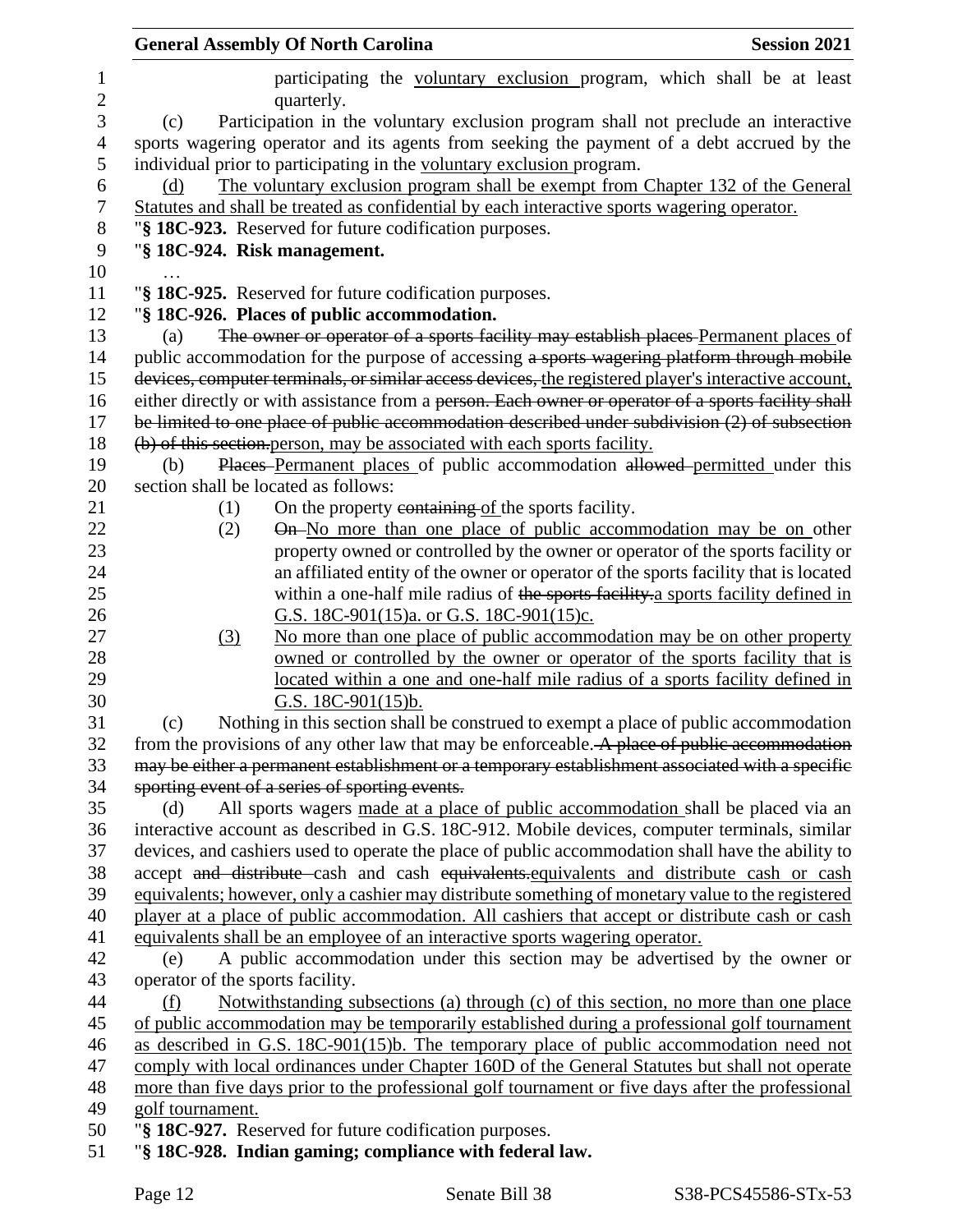## **General Assembly Of North Carolina Session 2021**  (a) All sports wagering authorized under this Article shall be initiated, received, and 2 otherwise made within this State unless otherwise determined by the Commission in accordance with applicable federal and State laws. Consistent with the intent of the United States Congress as articulated in the Unlawful Internet Gambling Enforcement Act of 2006 (31 U.S.C. § 5361 et seq.), the intermediate routing of electronic data relating to intrastate sports wagering authorized under this Article shall not determine the location or locations in which such sports wagers are initiated, received, or otherwise made.initiated and received. (b) All activities authorized by this Article shall be deemed to be conducted solely under the authority of this Article and not under the federal Indian Gaming Regulatory Act, 25 U.S.C. § 2701 et seq. (c) A Without application under G.S. 18C-904, a tribal gaming enterprise shall be deemed a licensed interactive sports wagering operator upon the occurrence of all of the following: (1) Submission of a completed application to the Commission. (2) Payment to the Commission of any application and renewal fees as provided in this Article. (3) Agreement by the tribal gaming enterprise, in a form as prescribed by the Commission: a. To adhere to the requirements of this Article and to the regulations 20 adopted by the Commission with respect to interactive sports wagering. 22 b. To submit to the Commission's enforcement of this Article and any implementing of the rules, including waiver of any applicable tribal sovereign immunity for the sole and limited purpose of such enforcement. 26 c. To collect and pay all taxes imposed by this Article.Article 2E of Chapter 105 of the General Statutes. d. To not offer or conduct any interactive gambling other than the interactive sports wagering authorized by this Article unless specifically otherwise authorized by law. e. To locate any server or other information technology equipment directly related to the placing of sports wagers that is used by the tribal gaming enterprise and its agents to accept interactive sports wagering authorized by this Article on land that is not Indian lands and which, upon request, shall be accessible by the Commission, Department of Revenue, and State law enforcement. The location of all other technology and servers used by a tribal gaming enterprise in connection with sports wagering authorized by this act shall be approved by the Commission. …." **SECTION 2.(a)** If Senate Bill 688, 2021 Regular Session, becomes law, the lead-in language to Section 2 of that act reads as rewritten: "**SECTION 2.** Article 10B Article 10 of Chapter 143B of the General Statutes is amended by adding a Part to read:" **SECTION 2.(b)** If Senate Bill 688, 2021 Regular Session, becomes law, G.S. 143B-437.112(b), as enacted by that act, reads as rewritten: "(b) Effective July 1 of each calendar year, the funds remitted to the Fund by the Secretary of Revenue from the privilege tax on sports wagering pursuant to G.S. 105-113.128 are appropriated for this purpose. In addition to the amounts remitted to the Fund pursuant to G.S. 18C-920(d), G.S. 105-113.128, the General Assembly shall determine any additional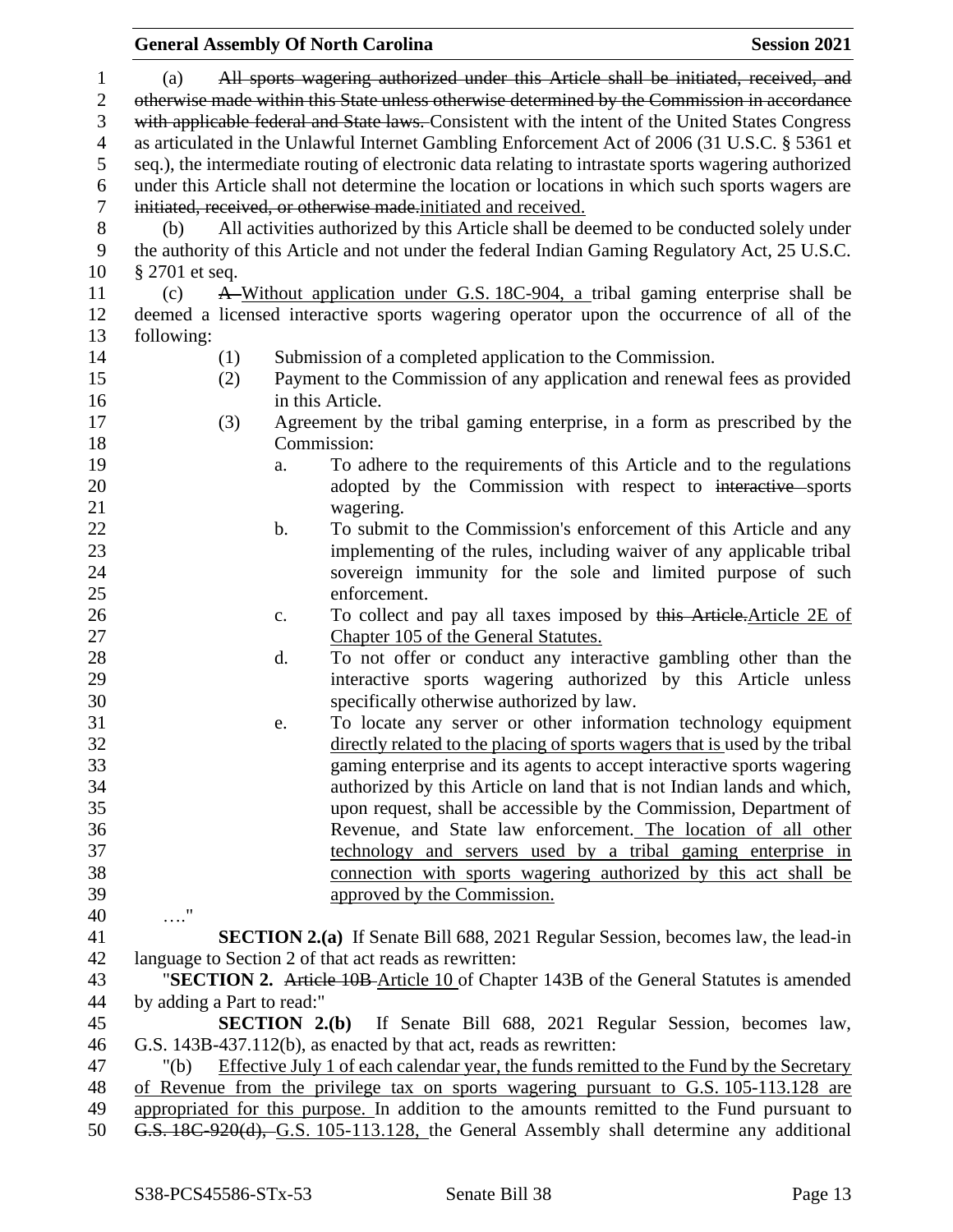| $\mathbf{1}$     | amount appropriated to the Fund. Agreements entered under this section are subject to                |
|------------------|------------------------------------------------------------------------------------------------------|
| $\mathbf{2}$     | appropriations."                                                                                     |
| 3                | <b>SECTION 2.(c)</b> If Senate Bill 688, 2021 Regular Session, becomes law,                          |
| $\overline{4}$   | G.S. 143B-437.111(4), as enacted by that act, reads as rewritten:                                    |
| 5                | Major event. - An entertainment, musical, political, sporting, or theatrical<br>$^{\prime\prime}(4)$ |
| 6                | event that satisfies the following conditions:                                                       |
| $\boldsymbol{7}$ | The event is held either of the following:<br>a.                                                     |
| $8\,$            | Held at a sports facility or is an facility.                                                         |
| 9                | $\frac{1}{2}$<br>An event sponsored by the National Association for Stock Car                        |
| 10               | Auto Racing, the Ladies Professional Golf Association, the                                           |
| 11               | Professional Golfers' Association of America, the PGA Tour,                                          |
| 12               | or the United States Golf Association.                                                               |
| 13               | The event is not held more often than annually.<br>b.                                                |
| 14               | The location of the event is determined by a site selection organization<br>c.                       |
| 15               | through a competitive process.                                                                       |
| 16               | The site selection organization considered multiple sites located<br>d.                              |
| 17               | outside of the State for the event.                                                                  |
| 18               | The site selection organization selected a site within this State as the<br>e.                       |
| 19               | sole location for the event."                                                                        |
| 20               | <b>SECTION 3.(a)</b> If Senate Bill 688, 2021 Regular Session, becomes law,                          |
| 21               | G.S. $18C-114(a)(8)$ , as amended by that act, reads as rewritten:                                   |
| 22               | To charge a fee of potential contractors, of lottery contractors, of lottery<br>"(8)                 |
| 23               | retailers, and of interactive sports wagering operators licensees and potential                      |
| 24               | licensees under Article 9 of this Chapter to not exceed the cost of the criminal                     |
| 25               | record check of the potential contractors and lottery contractors."                                  |
| 26               | <b>SECTION 3.(b)</b> If Senate Bill 688, 2021 Regular Session, becomes law,                          |
| 27               | G.S. 18C-120(b)(2), as amended by that act, reads as rewritten:                                      |
| 28               | To conduct a background investigation, including a criminal history record<br>"(2)                   |
| 29               | check, of applicants for employment with the Commission, interactive sports                          |
| 30               | wagering operators licensees under Article 9 of this Chapter, lottery                                |
| 31               | contractors, lottery retailers, and lottery potential contractors, which may                         |
| 32               | include a search of the State and National Repositories of Criminal Histories                        |
| 33               | based on the fingerprints of applicants."                                                            |
| 34               | <b>SECTION 3.(c)</b> If Senate Bill 688, 2021 Regular Session, becomes law,                          |
| 35               | G.S. 143B-947, as amended by that act, reads as rewritten:                                           |
| 36               | "§ 143B-947. Criminal record checks for the North Carolina State Lottery Commission                  |
| 37               | and its Director.                                                                                    |
| 38               | The Department of Public Safety may provide to the North Carolina State Lottery                      |
| 39               | Commission and to its Director from the State and National Repositories of Criminal Histories        |
| 40               | the criminal history of any prospective employee of the Commission, any potential contractor,        |
| 41               | and any licensee or prospective interactive sports wagering operator or service provider licensee    |
| 42               | under Article 9 of Chapter 18C of the General Statutes. The North Carolina State Lottery             |
| 43               | Commission or its Director shall provide to the Department of Public Safety, along with the          |
| 44               | request, the fingerprints of the prospective employee of the Commission, or of the potential         |
| 45               | contractor, individual, a form signed by the prospective employee of the Commission, or of the       |
| 46               | potential contractor individual consenting to the criminal record check and use of fingerprints      |
| 47               | and other identifying information required by the State and National Repositories, and any           |
| 48               | additional information required by the Department of Public Safety. The fingerprints of the          |
| 49               | prospective employee of the Commission, or potential contractor, or potential interactive sports     |
| 50               | wagering operator, individual shall be forwarded to the State Bureau of Investigation for a search   |
| 51               | of the State's criminal history record file, and the State Bureau of Investigation shall forward a   |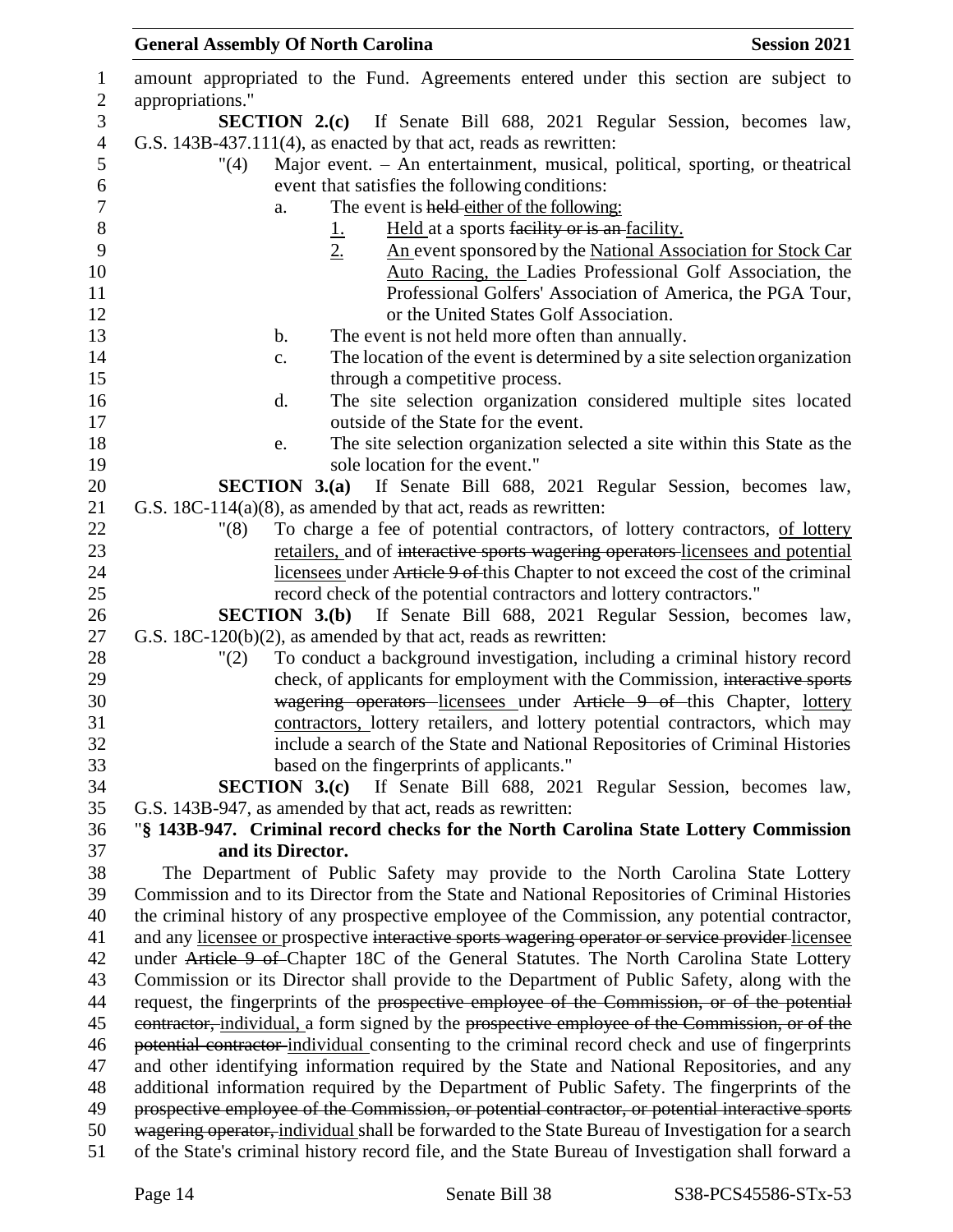### **General Assembly Of North Carolina Session 2021**

 set of fingerprints to the Federal Bureau of Investigation for a national criminal history record check. The North Carolina State Lottery Commission and its Director shall remit any fingerprint information retained by the Commission to alcohol law enforcement agents appointed under Article 5 of Chapter 18B of the General Statutes and shall keep all information obtained pursuant to this section confidential. The Department of Public Safety shall charge a reasonable fee only for conducting the checks of the criminal history records authorized by this section." **SECTION 4.** If Senate Bill 688, 2021 Regular Session, becomes law, Sections 5 and 6 of that act read as rewritten: "**SECTION 5.** The Commission shall establish guidance to parties regulated by the provisions of Article 9 of Chapter 18C of the General Statutes, as enacted by this act. Such guidance shall address the application of Article 9 of Chapter 18C of the General Statutes, as enacted by this act, to electronic sports with due consideration to the key role of game publishers as creators of the underlying video game. The Commission may accept and issue applications for licensure in accordance with Article 9 of Chapter 18C of the General Statutes, as enacted by this 15 act, in order that licensees may begin operations on January 1, 2022. January 1, 2023. If more than 12 completed applications are received, the Commission in its discretion shall select and 17 notify, no later than December 1, 2021, notify the qualified applicants it determines will best serve the public interest in maximizing revenue to the State, while preserving the integrity of sports wagering and ensuring accountability and preserving the public trust in licensed sports 20 wagering activities. No license issued by the Commission shall become effective prior to January 1, 2022, but prior to January 1, 2022, notified licensees may establish structure and operations to begin sports wagering on January 1, 2022.January 1, 2023. "**SECTION 6.** Sections 1 through 4 of this act become effective January 1, 2022. January 1, 2023. Except as otherwise provided, this act is effective when it becomes law." **SECTION 5.(a)** If Senate Bill 688, 2021 Regular Session, becomes law, Chapter 105 of the General Statutes is amended by adding a new Article to read: "Article 2E. "Privilege Tax on Interactive Sports Wagering Operators. "**§ 105-113.125. Definitions.** The definitions of G.S. 18C-901 apply to this Article. "**§ 105-113.126. Privilege tax on interactive sports wagering operators.** 32 (a) Tax. – A privilege tax at the rate of fourteen percent  $(14%)$  is imposed on an interactive sports wagering operator for the privilege of doing business in this State. The tax is imposed on the value of the privilege conferred upon the interactive sports wagering operator by the State by the granting of a license under Article 9 of Chapter 18C of the General Statutes. (b) Determination of Value. – The value of the privilege conferred upon the interactive sports wagering operator is the gross wagering revenue of the operator as adjusted under this subsection. No income, revenue, or expenses of the interactive sports wagering operator other than those specified in this subsection are used to determine the value of the privilege conferred upon the operator. The value of the privilege conferred upon the interactive sports wagering operator is the gross wagering revenue less the following expenses: (1) All cash or cash equivalents paid out as winnings to registered players. (2) The costs paid by an interactive sports wagering operator for any personal property distributed to a registered player as a result of a sports wager. (3) The cash value of any bonuses or promotional credits provided to registered players that are then returned to an interactive sports wagering operator in the form of a deposit or wager as follows: a. Until January 1, 2025, without limitation. 49 b. On or after January 1, 2025, through December 31, 2025, not to exceed two and one-half percent (2.5%) of gross wagering revenue.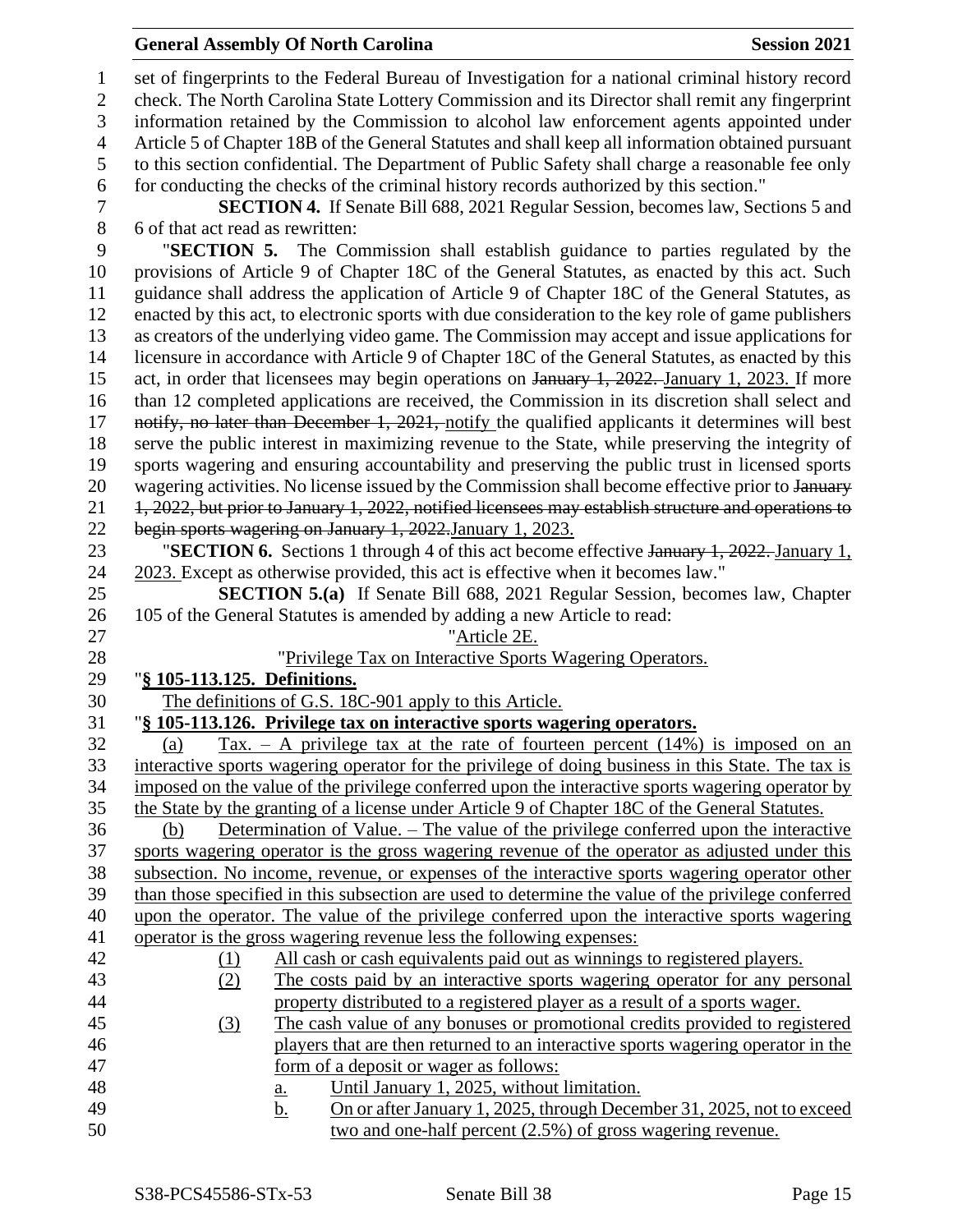| <b>General Assembly Of North Carolina</b><br><b>Session 2021</b>                                                                                                                                                                                   |
|----------------------------------------------------------------------------------------------------------------------------------------------------------------------------------------------------------------------------------------------------|
| On or after January 1, 2026, through December 31, 2026, not to exceed<br>$\underline{c}$ .<br>two and one-quarter percent (2.25%) of gross wagering revenue.<br>On or after January 1, 2027, through December 31, 2027, not to exceed<br><u>d.</u> |
| two percent $(2\%)$ of gross wagering revenue.                                                                                                                                                                                                     |
| On or after January 1, 2028, not allowed.<br><u>e.</u>                                                                                                                                                                                             |
| $\left(4\right)$<br>Actual uncollectible receivables from registered players, not to exceed four<br>percent (4%) of gross wagering revenue.                                                                                                        |
| Excise tax payments on sports wagers included in gross wagering revenue<br>(5)<br>remitted to the federal government.                                                                                                                              |
| Return. – Taxes levied by this Article are due when a return is required to be filed.<br>(c)                                                                                                                                                       |
| The return is due on a monthly basis. A monthly return is due by the twentieth day of the month                                                                                                                                                    |
| following the calendar month covered by the return. A return is filed on a form prescribed by the                                                                                                                                                  |
| Secretary.                                                                                                                                                                                                                                         |
| Records. – A person who is required to file a return under this Article must keep a<br>(d)                                                                                                                                                         |
| record of all documents used to determine information the person provides in a return. These                                                                                                                                                       |
| records shall be open at all times for inspection by the Secretary or an authorized representative                                                                                                                                                 |
| of the Secretary and shall be kept for the applicable period of statute of limitations as set forth                                                                                                                                                |
| under G.S. 105-241.6 or G.S. 105-241.8.                                                                                                                                                                                                            |
| Refund. - An interactive sports wagering operator is allowed a refund of the tax paid<br>(e)                                                                                                                                                       |
| under this section on a sports wager that has been refunded to the registered player. The Secretary                                                                                                                                                |
| shall prescribe the manner in which a taxpayer may request a refund under this subsection, which                                                                                                                                                   |
| may include allowing a credit for the amount refunded on a subsequent monthly return required                                                                                                                                                      |
| under this section.                                                                                                                                                                                                                                |
| "§ 105-113.127. Bond or irrevocable letter of credit.                                                                                                                                                                                              |
| The Secretary may require an interactive sports wagering operator to furnish a bond in an                                                                                                                                                          |
| amount that adequately protects the State from an interactive sports wagering operator's failure                                                                                                                                                   |
| to pay taxes due under this Article. A bond must be conditioned on compliance with this Article,                                                                                                                                                   |
| payable to the State, and in the form required by the Secretary. The amount of the bond is two                                                                                                                                                     |
|                                                                                                                                                                                                                                                    |
| times the interactive sports wagering operator's expected monthly tax liability under this Article,                                                                                                                                                |
| as determined by the Secretary, provided the amount of the bond may not be less than fifty                                                                                                                                                         |
| thousand dollars $(\$50,000)$ and may not be more than two million dollars $(\$2,000,000)$ . The                                                                                                                                                   |
| Secretary should periodically review the sufficiency of bonds required of interactive sports                                                                                                                                                       |
| wagering operators and increase the amount of a required bond when the amount of the bond                                                                                                                                                          |
| furnished no longer covers the anticipated tax liability of the interactive sports wagering operator                                                                                                                                               |
| and decrease the amount when the Secretary determines that a smaller bond amount will                                                                                                                                                              |
| adequately protect the State from loss.                                                                                                                                                                                                            |
| For purposes of this section, an interactive sports wagering operator may substitute an                                                                                                                                                            |
| irrevocable letter of credit for the secured bond required by this section. The letter of credit must                                                                                                                                              |
| be issued by a commercial bank acceptable to the Secretary and available to the State as a                                                                                                                                                         |
| beneficiary. The letter of credit must be in a form acceptable to the Secretary, conditioned upon                                                                                                                                                  |
| compliance with this Article, and in the amounts stipulated in this section.                                                                                                                                                                       |
| "§ 105-113.128. Use of tax proceeds.                                                                                                                                                                                                               |
| The Secretary shall distribute the taxes collected under this Article, less the allowance to the                                                                                                                                                   |
| Department of Revenue and reimbursement to the Lottery Commission for administrative                                                                                                                                                               |
| expenses, in accordance with this section. The Secretary may retain the cost of collection by the                                                                                                                                                  |
| Department, not to exceed five hundred thousand dollars (\$500,000) a year, as reimbursement to                                                                                                                                                    |
| the Department. The Lottery Commission shall, no later than 20 days after the end of the month,                                                                                                                                                    |
| notify the Department of its expenses from administering the provisions of Article 9 of Chapter                                                                                                                                                    |
| 18C of the General Statutes from the previous month. The Department shall reimburse the                                                                                                                                                            |
| Lottery Commission from the tax revenues collected under this Article no later than the end of                                                                                                                                                     |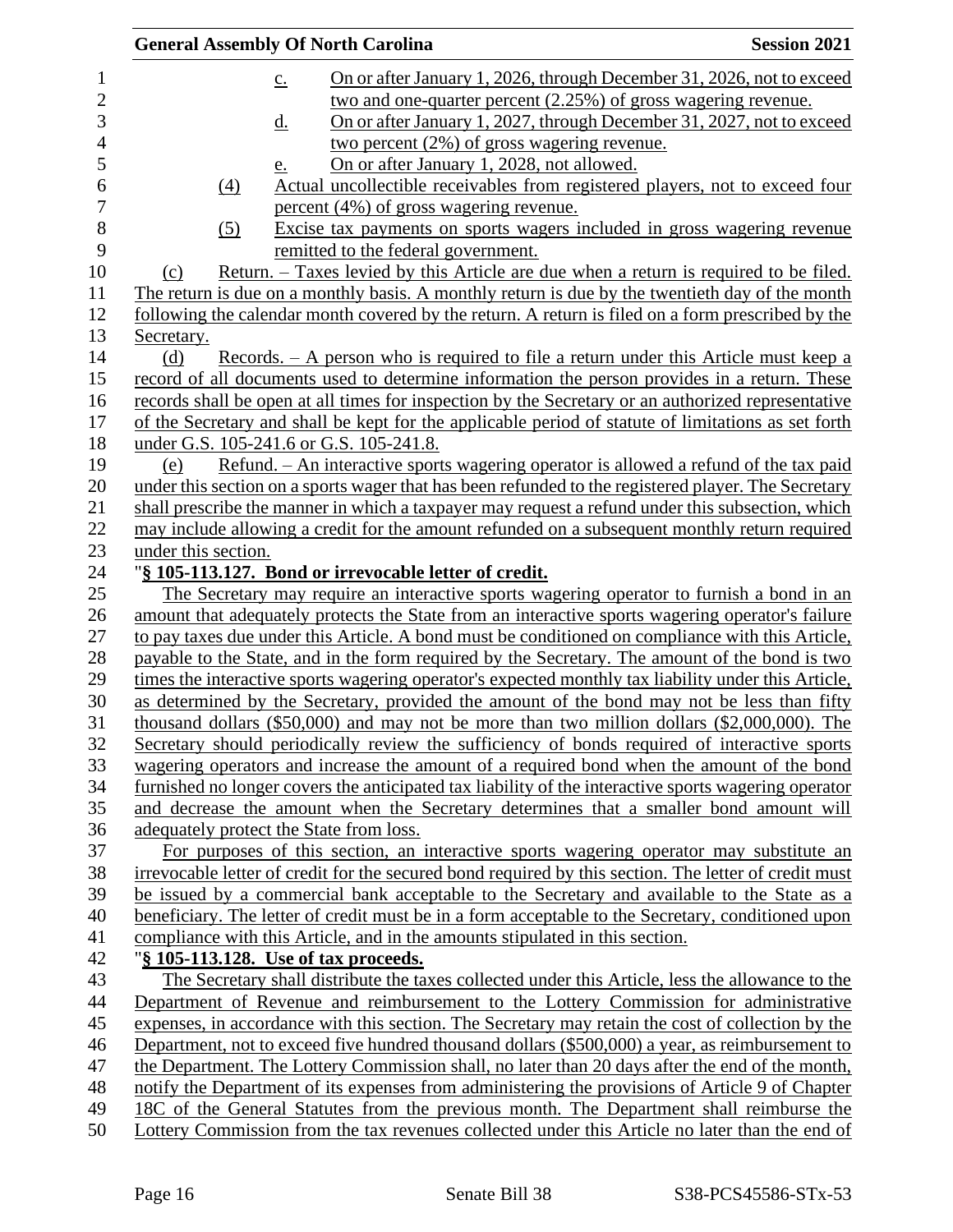| <b>Session 2021</b>                                                                            |
|------------------------------------------------------------------------------------------------|
| the month in which the Department was notified. The remainder of the net proceeds of the tax   |
|                                                                                                |
| Two million dollars (\$2,000,000) annually to the Department of Health and                     |
| Human Services for gambling addiction education and treatment programs.                        |
| Five hundred thousand dollars (\$500,000) annually to the North Carolina                       |
| <u>Parks and Recreation Authority for grants of five thousand dollars (\$5,000)</u>            |
|                                                                                                |
| per county for youth sports development. If there are not sufficient funds for                 |
| each county to receive a grant of five thousand dollars (\$5,000), the amount                  |
| of each grant shall be reduced by the same proportion so that all counties                     |
|                                                                                                |
|                                                                                                |
| Ten percent (10%) annually to be distributed equally among the                                 |
| institutions listed in this sub-subdivision to support collegiate athletic                     |
|                                                                                                |
|                                                                                                |
|                                                                                                |
| North Carolina Agricultural & Technical State University.                                      |
|                                                                                                |
|                                                                                                |
|                                                                                                |
|                                                                                                |
| Thirty percent (30%) to the North Carolina Major Events, Games, and                            |
| Attractions Fund established under G.S. 143B-437.112.                                          |
|                                                                                                |
| <b>SECTION 5.(b)</b> This section becomes effective January 1, 2023, and applies to gross      |
|                                                                                                |
| <b>SECTION 6.(a)</b> If Senate Bill 688, 2021 Regular Session, becomes law,                    |
|                                                                                                |
|                                                                                                |
|                                                                                                |
|                                                                                                |
| To adopt and implement any rules necessary to carry out the provisions of this                 |
| Chapter, resolving any conflicts in this Chapter to the best interest of the State.            |
|                                                                                                |
| The Commission and the Department of Revenue may agree to exchange any data                    |
| necessary to enforce and administer Article 9 of this Chapter and Article 2E of Chapter 105 of |
| the General Statutes, including information deemed necessary to perform an audit of a licensee |
|                                                                                                |
| <b>SECTION 6.(b)</b> If Senate Bill 688, 2021 Regular Session, becomes law,                    |
|                                                                                                |
| "(33) To provide to the North Carolina State Lottery Commission the information                |
| required under G.S. 18C-141.G.S. 18C-141 or agreed upon under                                  |
|                                                                                                |
| <b>SECTION 6.(c)</b> If Senate Bill 688, 2021 Regular Session, becomes law, Article 37         |
| of Chapter 14 of the General Statutes is amended by adding a new section to read:              |
|                                                                                                |
| This Article shall not apply to sports wagering lawfully conducted in compliance with Article  |
|                                                                                                |
|                                                                                                |
| <b>SECTION 6.(d)</b> If Senate Bill 688, 2021 Regular Session, becomes law,                    |
|                                                                                                |
|                                                                                                |